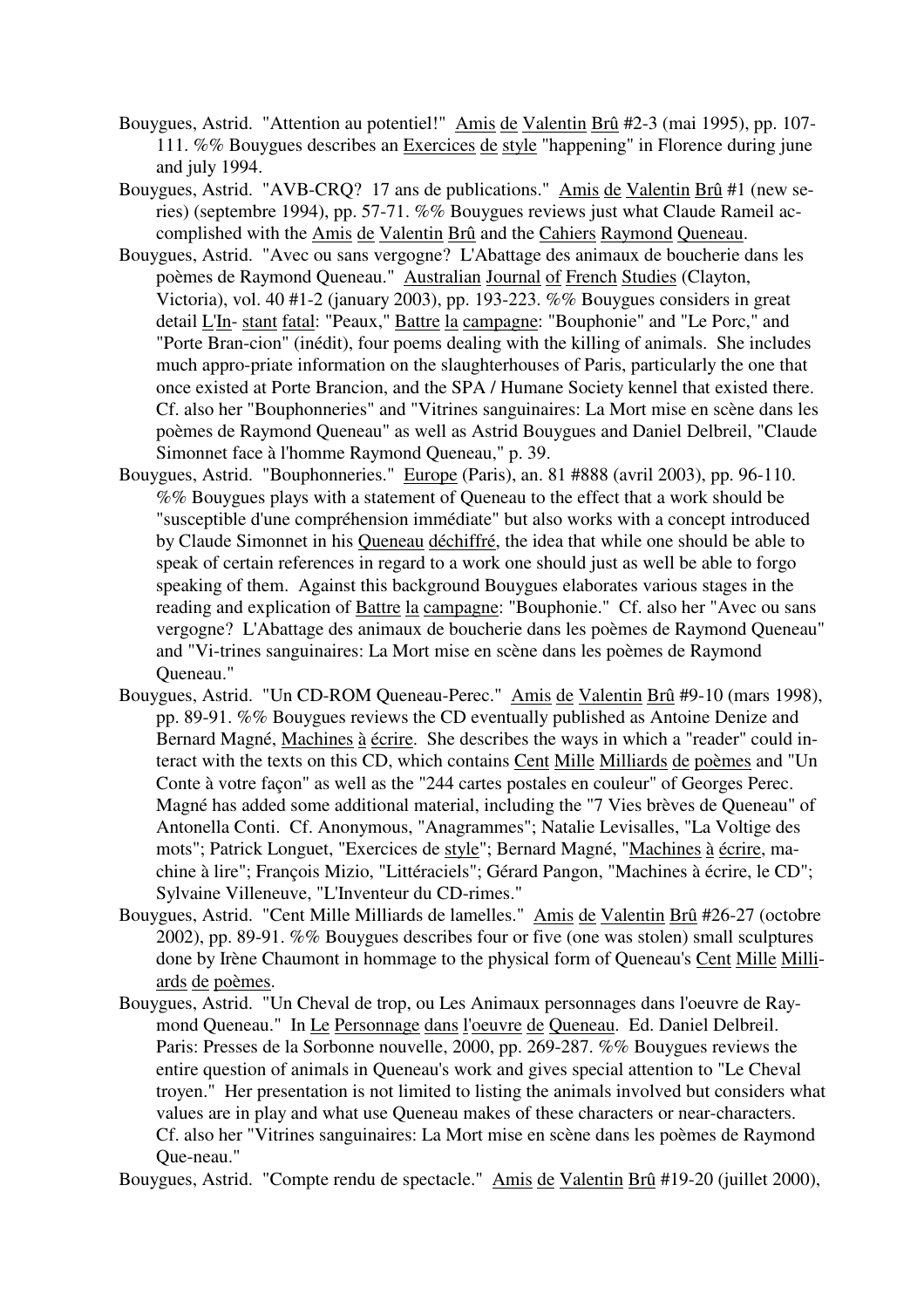pp. 77-79. %% Bouygues gives a rather thoughtful review of a show dedicated to Queneau and performed by the "Compagnie du Dragon" in the "Caves Saint Jean" theater in the eleventh arrondissement, both giving positive strokes and assigning some blame.

- Bouygues, Astrid. "Comptes rendus de spectacles." Amis de Valentin Brû #16-17 (octobre 1999), pp. 41-54. %% This title covers a number of theater of reviews. The first (pp. 41- 45) concerns a show at "La Pepinière Opéra" in december 1998 which featured a number of oulipian authors. A presentation by the "Pie rouge" troupe in january (1999?) centered on scenes from Le Dimanche de la vie, while "Le Loup du Faubourg" presented "poèmes et chansons de Raymond Queneau" at about the same time. In february the Théâtre de l'Eveil presented the Exercices de style, while in may it was the turn of the Théâtre Dunois to offer a variety of Queneau tidbits. And lastly a troupe of lycéens presented an adapta-tion of Zazie dans le métro in Ermont, also in may. This last item is signed by Erdna Si-golsed, but it is not clear whether she is also responsible for any of the other reviews as well.
- Bouygues, Astrid. "Daniel Delbreil est-il un infidèle?" Amis de Valentin Brû #18 (février 2000), pp. 32-34. %% Bouygues analyzes Delbreil's Apollinaire et ses récits and finds that Queneau is surprisingly present in a work which would seem at first to have little to do with him.
- Bouygues, Astrid. "Eléments de bibliographie." Amis de Valentin Brû #24-25 (janvier 2002), pp. 79-82. %% This issue was dedicated to André Blavier, who had died on 9 juin 2001. Bouygues lists the most important Blavier bibliographical items appearing since 1985, date of Pierre Ziegelmeyer's "Les Très Riches Heures d'André Blavier."
- Bouygues, Astrid. "En Passant dans le Marais..." Amis de Valentin Brû #26-27 (octobre 2002), pp. 81-83. %% Bouygues reviews an evening of theater devoted to Queneau, of which the first part was dedicated to readings from Cent Mille Milliards de poèmes and Texticules, all done in a comic fashion, and the second was En passant. The "Théâtre Essaïon," under Christiane Casanova, performed between 5 juin and 11 juillet 2001; Jean-Marie Queneau designed the "affiche." Bouygues has some comments on the printed program, which was misleading to say the least.

Bouygues, Astrid. "Entretien avec Eve Griliquez, pionnière des spectacles Queneau." Amis de

Valentin Brû #16-17 (octobre 1999), pp. 27-33. %% Bouygues describes the story of Griliquez's production of Queneau in her shows, starting with their first meeting. This is more a description of Griliquez and her work than it is of Queneau, but it does throw a certain amount of light on him.

- Bouygues, Astrid. "Les Etudiants asiatiques soutiennent Queneau." Amis de Valentin Brû #21-22 (février 2001), pp. 78-82. %% Bouygues summarizes and comments on the dissertation defenses of Suichiro Shiotsuka ("Les Recherches de Raymond Queneau sur les 'fous littéraires': L'Encyclopédie des sciences inexactes, un événement dans la vie intellec-tuelle de l'écrivain") and Hong Adèle Zhu ("Le Chiendent ou le mécanisme de la fiction romanesque").
- Bouygues, Astrid. "Index des auteurs des Cahiers Raymond Queneau." Amis de Valentin Brû #1 (new series) (septembre 1994), pp. 82-85. %% This is just what the title indicates. Cf. also her "Participation des amis à la revue."
- Bouygues, Astrid. "Introduction." Amis de Valentin Brû #32-33 (mars 2004), pp. 9-14. %% Bouygues describes and expands on the contents of this issue, which contains her and Daniel Delbreil's "Claude Simonnet face à l'homme Raymond Queneau" and "Claude Simonnet face à l'oeuvre de Raymond Queneau" as well as Simonnet's "Time and Weather: Le Temps chez Queneau."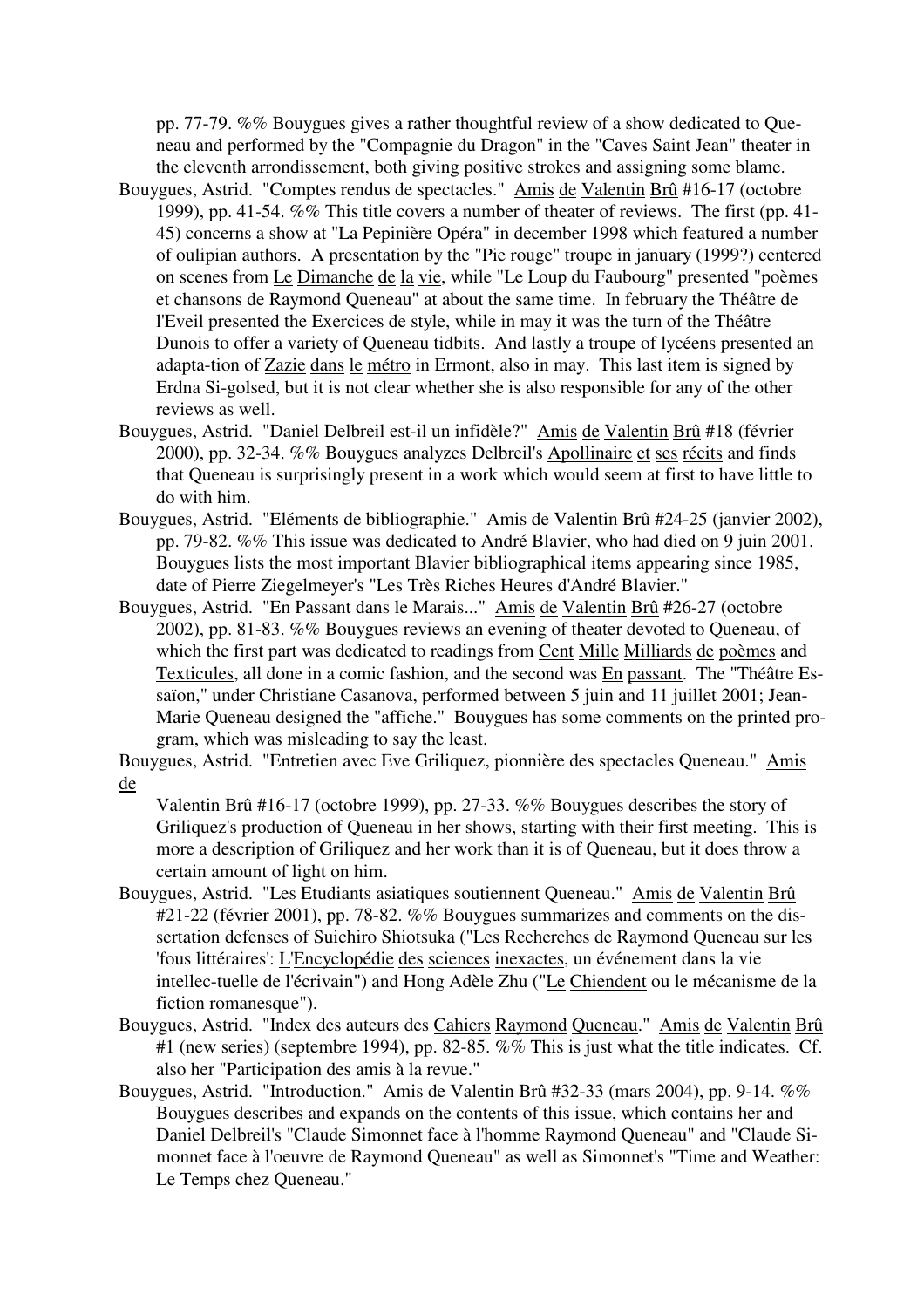- Bouygues, Astrid. "Introduction." Amis de Valentin Brû #32-33 (mars 2004), pp. 85-86. %% As a preface to a reprint of Simonnet's "Time and Weather: Le Temps chez Queneau," Bouygues comments on how Simonnet has developed the thoughts he had expressed in the article because of Queneau texts that had become available since the time that it had been orignally published.
- Bouygues, Astrid. "'Jour de fête'." Amis de Valentin Brû #21-22 (février 2001), pp. 83- 86. %% Bouygues describes and critiques a cabaret show consisting of short (*very* short) passages from Queneau, Prévert, and Vian. While she has praise for the players, she is less than enthusiastic about Yves Le Guillochet and the work he created in combining these passages.

Bouygues, Astrid. "La Lettre Avbqueneau: Journal du centenaire." Amis de Valentin Brû #34-

35 (juillet 2004), pp. 13-80. %% This is a slightly edited transcript of the e-mail bulletin that Bouygues provided to signal all of the events occurring to celebrate the centenary of Queneau's birth.

Bouygues, Astrid. "Lettre ouverte aux Amis de Valentin Brû." Amis de Valentin Brû #14-15 (mai1999), pp. 59-60. %% Bouygues asks for contributions to AVB, especially those concerning mentions of Queneau and allusions to him wherever people might find them.

Bouygues, Astrid. "Les Mésaventures d'un critique échauffé." Amis de Valentin Brû #2-3 (mai

1995), pp. 105-106. %% Bouygues points out Pierre Cheymol's inaccurate statements about Queneau's work and his misguided evaluation of that work in his Les Aventures de la poésie.

- Bouygues, Astrid. "Participation des amis à la revue." Amis de Valentin Brû #1 (new series) (septembre 1994), pp. 86-88. %% Bouygues lists the number of "collaborations" of each author who appeared in either Amis de Valentin Brû or in Cahiers Raymond Queneau. Cf. also her "Index des auteurs des Cahiers Raymond Queneau."
- Bouygues, Astrid. "Queneau à l'école." Amis de Valentin Brû #18 (février 2000), pp. 19-20. %% As Queneau's Les Fleurs bleues appears on the list for the baccalauréat, Bouygues introduces some reflections on some of the books produced to help students with their studies. Cf. Ursule Becquet, "A Propos des Fleurs bleues"; P. Brunel and Y. Daniel, Les Fleurs bleues: Raymond Queneau; Philippe Douet, Raymond Queneau. Les Fleurs bleues: 40 questions, 40 réponses. 4 Etudes; Magali Espinasse, Etude sur Raymond Queneau, "Les Fleurs bleues"; Claude Le Manchec, Raymond Queneau; Bertrand Louët, Les Fleurs bleues. Queneau.

Bouygues, Astrid. "Queneau à l'école (suite)." Amis de Valentin Brû #19-20 (juillet 2000), pp.

65-66. %% Bouygues summarizes evaluations of several short works published to help secondary students prepare for the baccalaureat question concerning Les Fleurs bleues, namely those done by Quesnel, François, and Petiet. What she has to say about the first two are summary and somewhat negative while she leaves Petiet to Marie-Noëlle Campana (cf. her "Les Fleurs bleues, Philippe Petiet").

- Bouygues, Astrid. "Queneau chez les Papous." Amis de Valentin Brû #26-27 (octobre 2002), pp. 50-51. %% Bouygues describes a literary radio show. One airing included Jean-Bernard Pouy, "Combien ça fait en euros?"
- Bouygues, Astrid. "Queneau dans les spectacles." Amis de Valentin Brû #14-15 (mai 1999), pp. 74-75. %% Along with two other and more general stage presentations based on Queneau, Bouygues mentions a production done in Lyon in novembre 1998 and janvier 1999. It was directed by Gilles Feuvrier and featured Clotilde Durieux, Estelle Véricel, and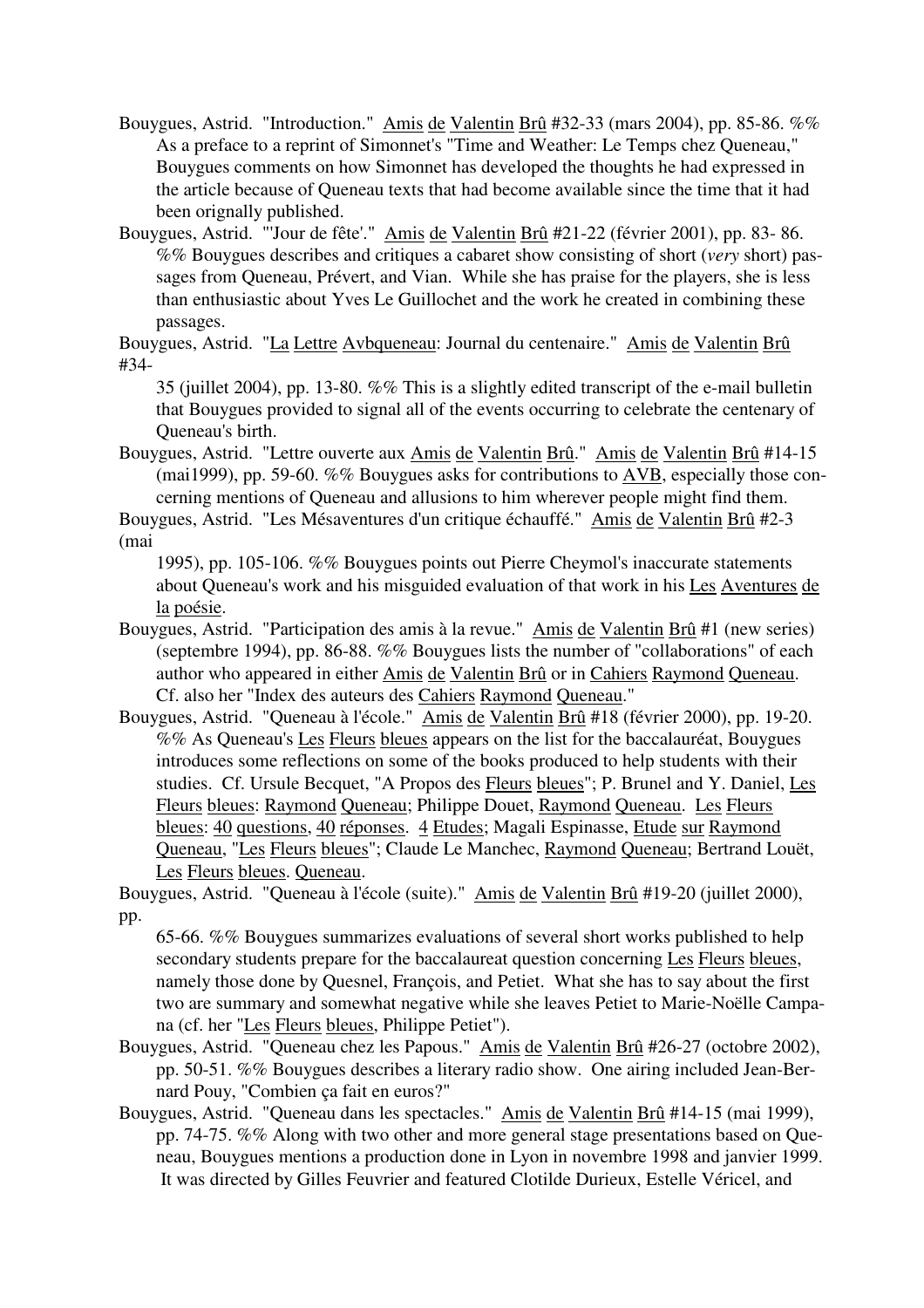Feu-vrier.

- Bouygues, Astrid. "Queneau en Sorbonne." Amis de Valentin Brû #12-13 (\* 1998), pp. 63- 65. %% Bouygues reviews Jean-Pierre Longre's defense of his dissertation on 24 june 1998, and in so doing she touches on some of his more interesting discoveries in regard to Queneau's theater.
- Bouygues, Astrid. "Queneau en Sorbonne." Amis de Valentin Brû #14-15 (mai 1999), p. 67. %% Bouygues describes a "journée Queneau" which took place at the université de Paris III on 30 janvier 1999. In the morning Daniel Delbreil gave an outline of current Queneau research in France, Marie-Noëlle Campana treated Queneau's writing on eroticism, Shui-chiro Shiotsuka commented on his research on L'Encyclopédie des sciences inexactes, and Hela Ouardi spoke on the representation of literature in Queneau's novels. Two longer presentations filled the afternoon: Jean-Pierre Longre presented "Un Coup d'oeil en cou-lisse au théâtre de Raymond Queneau" and Marie-Claude Cherqui-Rousseau talked on the principal cinematic works of Queneau.
- Bouygues, Astrid. "Queneau soutenu en Sorbonne... ou ailleurs." Amis de Valentin Brû #11 (\* 1998), pp. 45-48. %% Bouygues describes the dissertation or thesis defenses of Stéphane Bigot, Lisa Mamakouka, and Antonella Conti and discusses some of the topics discussed at each of them.
- Bouygues, Astrid. "Ridicules Repas: Le Boire et le manger dans l'oeuvre de Raymond Queneau." Mémoire de maîtrise. Directrice Claude Debon. Paris: Université de Paris, 1991. %% The title is accurate, but Bouygues also gets into the animal/human aspects of eating and into the sexual connotations, especially in Queneau's novels and poetry. [This work is available at the Centre de recherches "L'Esprit nouveau en poésie"; Institut de littérature française; université de Paris III; 13, rue de Santeuil, 75005. It will be necessary to con-tact Professeur Daniel Delbreil beforehand in order to receive authorization.]
- Bouygues, Astrid. "Table des 31 numéros des Cahiers Raymond Queneau." Amis de Valentin Brû #1 (new series) (septembre 1994), pp. 73-81. %% Bouygues lists the contents of each issue.
- Bouygues, Astrid. "'Vers les lointains toujours': La Disparition dans les inédits de jeunesse, jusqu'en 1923-1924." Amis de Valentin Brû #2-3 (mai 1995), pp. 7-34. %% Bouygues writes on many aspects of these early Queneau writings: disappearance and not-seeing, falling and passing, fragmentation, smoke, forgetfulness, excrement, and writing.

Bouygues, Astrid. "Vitrines sanguinaires: La Mort mise en scène dans les poèmes de Raymond

Queneau." Amis de Valentin Brû #28-31 (juillet 2003), pp. 80-95. %% Bouygues says that she is extending her "Un Cheval de trop" article, in which she looked at Courir les rues: "Boucheries à la une." Here she concentrates on L'Instant fatal: "Le Chardon," but at the very end she makes quick reference to a few other poems as well. Cf. also her "Avec ou sans vergogne? L'Abattage des animaux de boucherie dans les poèmes de Raymond Queneau" and "Bouphonneries" as well as Astrid Bouygues and Daniel Delbreil, "Claude Simonnet face à l'homme Raymond Queneau," p. 39.

Bouygues, Astrid. "Voie buccale et voix anales: La Nourriture dans 'Discorde mélodie des terrains d'épandage'." Amis de Valentin Brû #14-15 (mai 1999), pp. 9-38. %% Bouygues examines the functioning of the symbolism in this poem unfinished and unpublished during Queneau's lifetime. Cf. Cléopâtre Athanassiou-Popesco, "Commentaires du 'Chant unique' de Raymond Queneau: 'Discorde mélodie des terrains d'épandage'"; Astrid Bouygues and Daniel Delbreil, "Claude Simonnet face à l'homme Raymond Queneau," p. 34; Daniel Del-breil, "Du 'bel écrin' d'un pauvre étron: Remarques sur la métrique de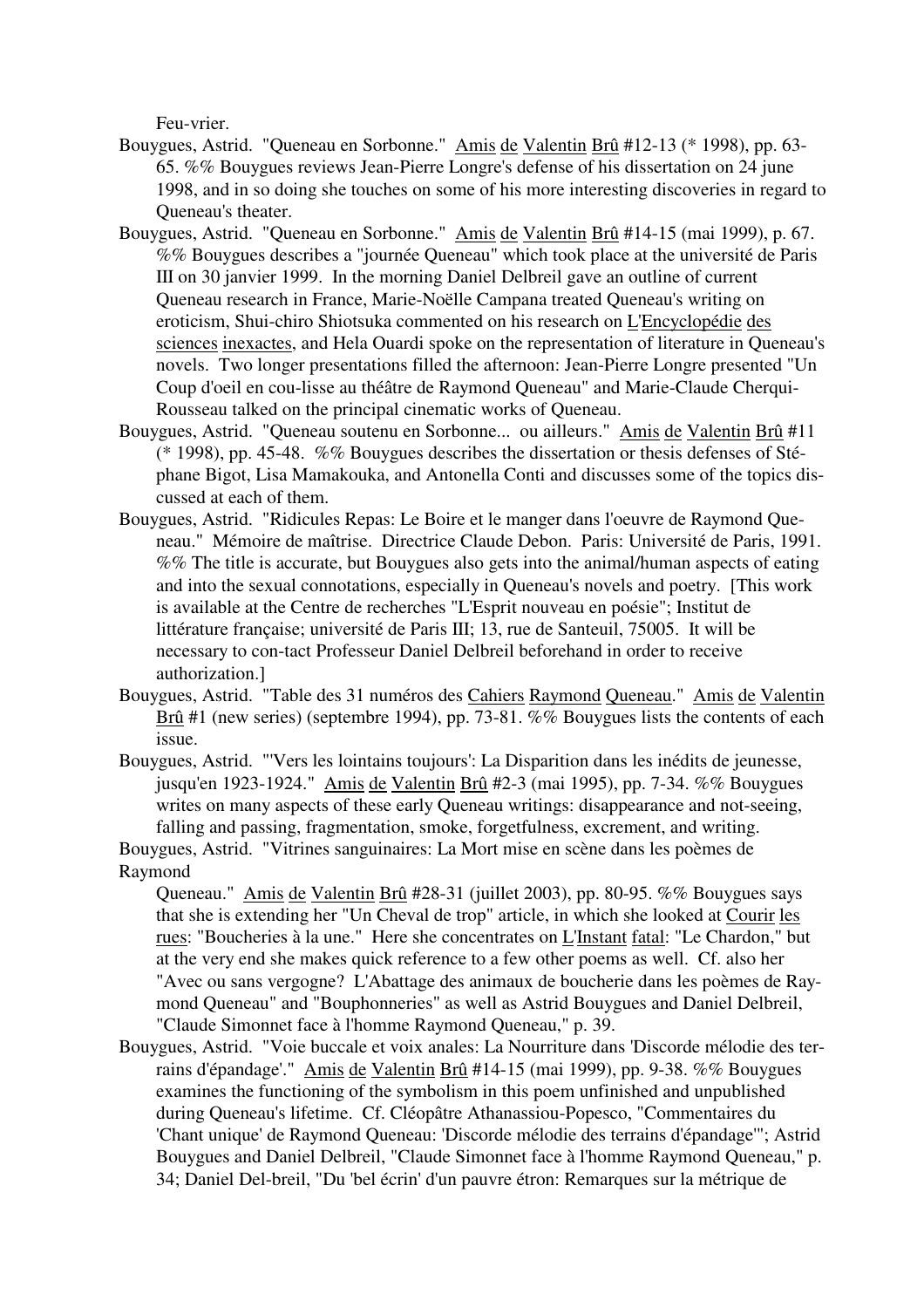'Discorde mélodie des terrains d'épandage'" and "Jeux de mots et 'maux de je' dans 'Discorde mélodie des terrains d'épandage'."

- Bouygues, Astrid, and Antonella Conti. "Queneau chez les Etrusques." Amis de Valentin Brû #6-7 (mars 1977), pp. 81-113. %% Bouygues and Conti review a number of recent Italian works relating to Queneau: Brunella Eruli's anthology, Attenzione al potenziale. Il Gioco della letturatura; Gianni Poli's Invito alla lettura di Raymond Queneau; Maria Sebregondi's Quercia e cane: Romanzo in versi, a translation of Queneau's Chêne et chien; Marcel Bourdette-Donon's "Des Fautes de Françoise au génie linguistique ou Queneau, un exem-ple de plurilinguisme littéraire"; and Gianni Poli's "Raymond Queneau et les langages. Colloque de Thionville," which includes some comments on Michel Bigot's "Zazie dans le métro" de Raymond Queneau. Bouygues and Conti review give a fairly thoughtful evalu-ation of each piece or event. They also make reference to a film based on an idea similar to the one behind the form of Les Exercices de style.
- Bouygues, Astrid, and Bertrand Tassou. "Souvenirs à la pelle." Amis de Valentin Brû #26-27 (octobre 2002), pp. 61-70. %% The authors consider four relatively recent works which include "souvenirs" of Queneau. Massin's Journal en désordre 1945-1995 is judged touch-ing and accurate, even if the passages concerning Queneau are brief and, individually, of little importance. Patrick Modiano's Ephéméride recalls (among other things) the love that Modiano shared with Queneau for their dogs and the streets of Paris. Bouygues and Tassou review the passages in Laure Adler's Marguerite Duras which touch on Queneau and offer some comments, just as they do for the Autobiographie d'un lecteur of Pierre Dumayet.
- Bouygues, Astrid, and Bertrand Tassou. "Voyage au pays des sources." Amis de Valentin Brû #26-27 (octobre 2002), pp. 71-72. %% The authors look at Enrique Vila-Matas, Le Voyageur le plus lent, and the various references to Queneau (and Vian and Mathews) which it contains.

Bouygues, Astrid, and Daniel Delbreil. "Claude Simonnet face à l'homme Raymond Queneau."

Amis de Valentin Brû #32-33 (mars 2004), pp. 19-63. %% Bouygues and Delbreil interviewed Simonnet a number of times, and this article represents a choice of his responses centering on his personal relationship to Queneau. Cf. also their "Claude Simonnet face à l'oeuvre de Raymond Queneau."

- Bouygues, Astrid, and Daniel Delbreil. "Claude Simonnet face à l'oeuvre de Raymond Queneau." Amis de Valentin Brû #32-33 (mars 2004), pp. 65-81. %% This is another selection from a series of interviews with Simonnet that Bouygues and Delbreil directed; this is a very clear and well-considered reflection on the interior life of Queneau the man, highly valuable for understanding Queneau's thought and inner life. Cf. also their "Claude Si-monnet face à l'homme Raymond Queneau." The abbreviation "OPA" (pp. 80-81) means "offre publique d'chat," the French equivalent of one company taking over another by of-fering to buy its stock at a particular price.
- Bouygues, Astrid, and Erdna Sigolsed. "Raymond, Katya, Vincent et les autres (en exercice)."

Amis de Valentin Brû #26-27 (octobre 2002), pp. 83-85. %% This is the description of an evening of dance dedicated to multiple and quite independent interpretations of Les Exercices de style by La Compagnie La Gorgone under the direction of Katya Montaignac. The actual performances, which included contributions by amateur dancers, took place in various places and in various forms over the space of eight months, novembre 2001 through juin 2002.

Bouygues, Astrid, and Lotto Brillemiche. "Le Chiendent envahit la Normandie." Amis de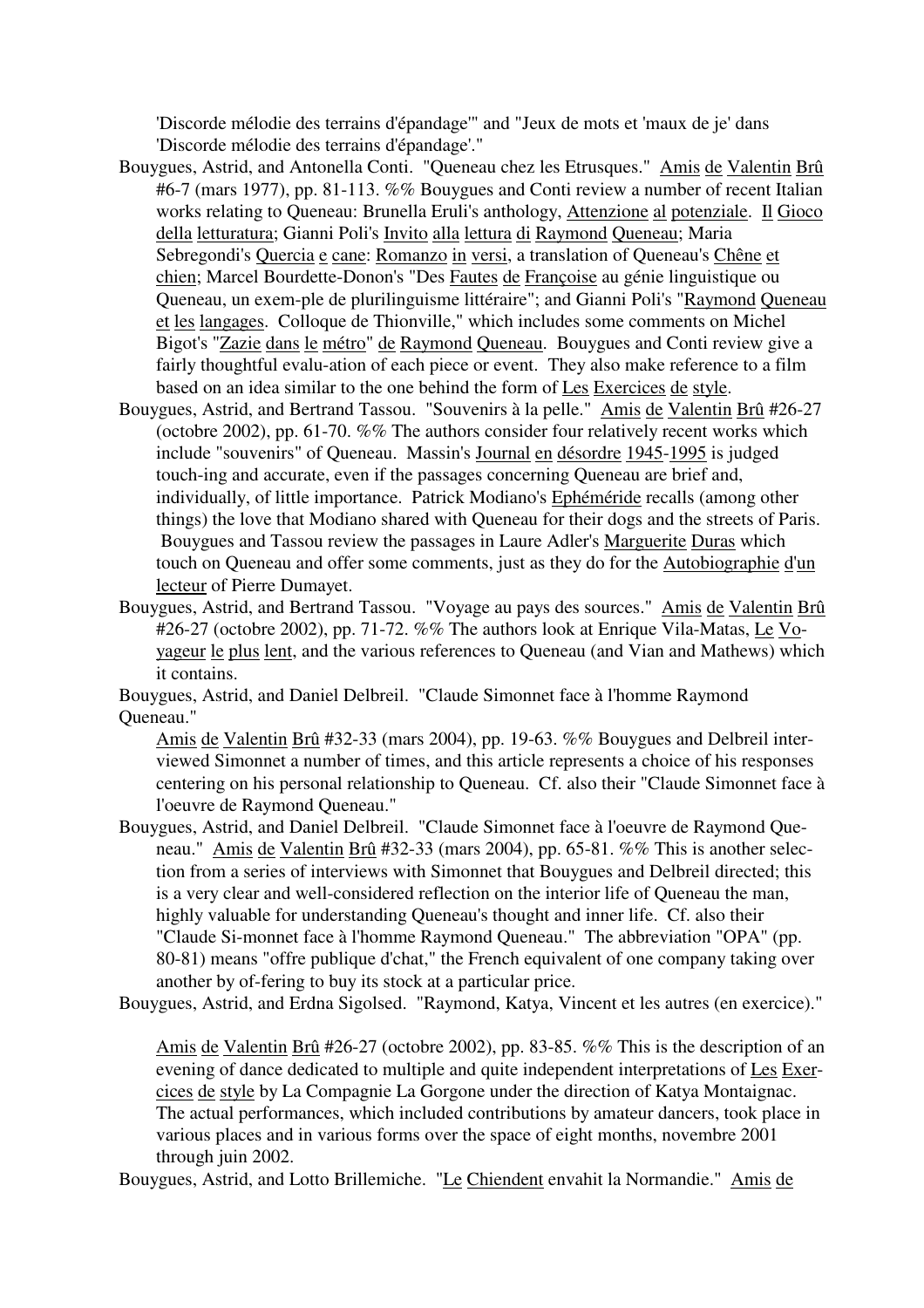Valentin Brû #26-27 (octobre 2002), pp. 86-87. %% Bouygues presents a review, written by Brillemiche, of a series of theater presentations which took place in Normandy in octobre - novembre 2001. The work in question was "Essence de fenouil," adapted from Le Chiendent by Bob Villette but which apparently included musical settings of some poems. Claude Debon and Thierry Foulc were also involved in the production.

- Bouygues, Astrid. Cf. Daniel Delbreil, "Grande Soirée Queneau à la S.G.D.L."; Umberto Eco, "Blavier, le découvreur des fous"; Vincent Malacor, "Queneau au PEN Club."
- Bouygues, Claude. CR of Madeleine Velguth's The Representation of Women in the Autobiographical Novels of Raymond Queneau. Contemporary French Civilization (Bozeman, Montana), vol. 17 #1 (winter/spring 1993), pp. 182-184. %% Bouygues gives Velguth's work a very mixed review.
- Boviatsis, A. "La Dérive mathématique." Quinzaine littéraire (Paris), vol. \* #307 (août 1979), pp. 27-28. %% This merely has a very brief quotation from Odile (p. 27): "à la botanique, à la géographie... Il s'agit de décrire un monde, de le découvrir."
- Bovis, Jean-François. "Courtois --- et hors Goncourt --- les académiciens Goncourt concourent au court référendum en cours dans Libération." Libération (Paris), an. 7 #2250 (4 décembre 1951), p. 5. %% Bovis interviews Queneau (with seven other Goncourt academicians) about some vague Goncourt desires...
- Bowen, Elizabeth. "Book Reviews." The Tatler (London), vol. 188 #2447 (2 june 1948 ), pp. 278 and 286. %% Bowen's review of Betty Askwith's translation of A Hard Winter is bright, breezy, brief, and positive.
- Bowie, Malcolm. CR of Walter Redfern's Queneau: "Zazie dans le métro." Modern Language Review (Belfast), vol. 78 part 2 (april 1983), p. 461. %% Bowie reviews two other works in the same series along with Redfern's volume, and he centers on the value of the series rather than the individual volumes.
- Boyd, Brian. Vladimir Nabokov: The American Years. Princeton, NJ: Princeton University Press, 1991. %% Boyd refers to Queneau three times: Queneau was "particularly enthusiastic" about publishing Nabokov's Pnin in 1956 (p. 299), and Nabokov supposedly said that Catherine Demongeot (who played the lead in the Zazie film) would have been the ideal Lolita for the film made from his book of that name (p. 415). And when Arts asked Nabokov whom, among French writers, he would most like to meet he was only interested in Queneau and Alain Robbe-Grillet (p. 398). Cf. Carol O'Sullivan, "Picturing Characters: Zazies 'à gogo'."
- Boye, Maurice-Pierre. "Les Fleurs bleues." Les Fiches bibliographiques (Paris), vol. \* #\* (\* 1965), p. \*. %% Boye thinks that Queneau is wasting his time. These are actual "fiches."
- Boyer, Régis. "Mots et jeux de mots chez Prévert, Queneau, Vian, Ionesco. Essai d'étude méthodique." Studia neophilologica (Stockholm), vol. 40 #2 (\* 1968), pp. 317-358. %% Boyer does a systematic and detailed study of these word games, with a few pages of comparison of the four authors as well as a final summary.
- Boyle, Kay. Cf. Michel Lécureur, Raymond Queneau, p. 221; Queneau, "Avant-hier par Kay Boyle" and "Deux Contes"; Claude Simonnet, Queneau déchiffré, p. 27.
- Bozzetto, Roger. "Intercultural Interplay: Science Fiction in France and the United States (As Viewed from the French Shore)." Ed. and trans. Arthur B. Evans. Science Fiction Studies (Montréal), vol. 17 part 1 (= #50) (march 1990), pp. 1-24. %% Queneau is mentioned on p. 14 as one of a number of people interested in science fiction in France as it was becoming popular. The article gives an excellent idea of the history of science fiction in France but does not mention Defontenay.
- Brace, Joan. "Meet Zazie, in a Zany Story That Set Paris on Its Ear." Chicago Sunday Tribune (Chicago), vol. 119 #44 (30 october 1960), "Magazine of Books," p. 3. %% Brace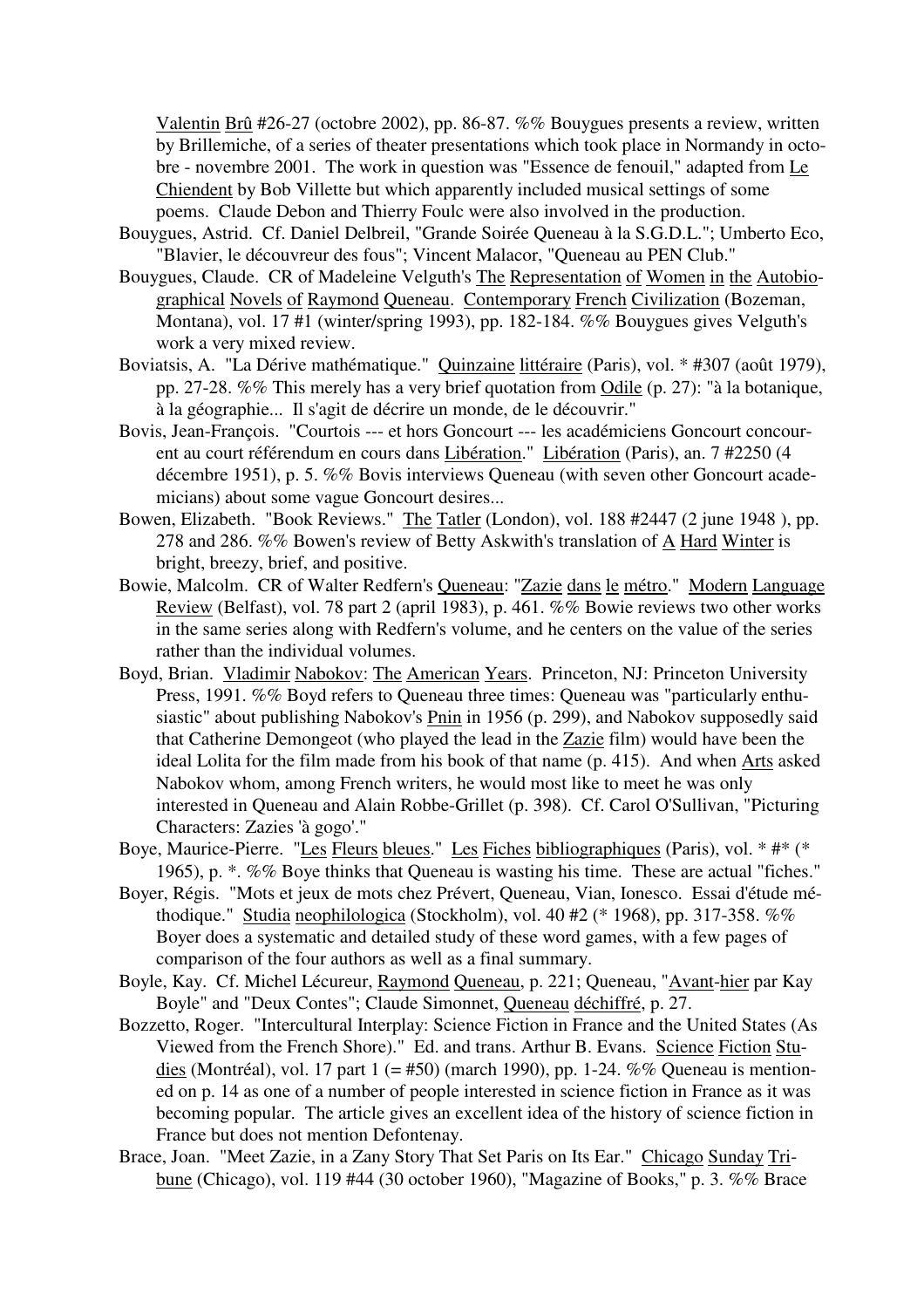reviews the Barbara Wright translation of Zazie without saying much.

- Bradbury, Malcolm. "An Age of Parody." Encounter (London), vol. 55 #1 (july 1980), pp. 36-53. %% There is a bare mention of Les Exercices de style on p. 51.
- Bradbury, Malcolm. CR of Barbara Wright's translation of Zazie. Punch (London), vol. 239 #6250 (6 july 1960), p. 32. %% Bradbury doesn't like Zazie dans le métro at all, but he seems a little puzzled and frustrated about it.
- Braester, Marlena. "'Ce qui ne se laisse énoncer': Des Jeux de langage ironiques." Semiotica (Amsterdam/The Hague), vol. 107 #3/4 (\* 1995), pp. 293-306. %% Braester discusses the "bâille-naïte" joke from Zazie dans le métro (pp. 295-296).
- Braffort, Paul. "L'ALAMO en avant 'post-'." Etudes françaises (Montréal), vol. 36 #2 (\* 2000), pp. 99-118. %% Braffort gives a fairly complete summary of the "création artistique assistée par les nouvelles technologies" and the "mécanisation de la création littéraire," reaching back as far as the 15th century. The topics he covers relate to combinatory lite-rature, computing systems (electronic or not), and the Oulipo (and ALAMO, etc.).
- Braffort, Paul. "Les Bibliothèques invisibles." In La Bibliothèque oulipienne. Ed. Jacques Roubaud. Vol. 3. Paris: Seghers, 1990, pp. 241-266. %% Braffort discusses possible principles for organizing a library: authors' Christian names, colors, etc.
- Braffort, Paul. "Chantons Queneau." Trousse-Livres (Paris), vol. \* #55 (décembre 1984), pp. 22-23. %% This concerns Queneau put to music.
- Braffort, Paul. "Le Désir (les désirs) dans l'ordre des amours." In La Bibliothèque oulipienne.

Ed. Jacques Roubaud. Vol. 1. Paris: Ramsay, 1987, pp. 349-353. %% Braffort has worked an "isosyntaxism" on Queneau's "Les Mathématiques dans la classification des sciences." Cf. Paul Braffort, "Le Jardin des hélices." This was reprinted in the 3-vol. Seghers edition, vol. 1, pp. 349-375.

- Braffort, Paul. "La Fenêtre d'en haut." Europe (Paris), an. 74 #805 (mai 1996), pp. 64-74. %% Braffort merely cites Le Chien à la mandoline: "Un Troublant Exploit" on p. 71.
- Braffort, Paul. "François Le Lionnais, encyclopédisparate." Magazine littéraire (Paris), vol. \* #398 (mai 2001), pp. 45-49. %% Braffort brushes a portrait of this polymath in a series of comments on the man, his interests, and his achievements.
- Braffort, Paul. "Italo Calvino sur les sentiers du labyrinthe." Magazine littéraire (Paris), vol. \* #398 (mai 2001), pp. 57-60. %% Braffort outlines the thought and work of Calvino in terms of forests, roots, and labyrinths.
- Braffort, Paul. "Le Jardin des hélices." In Raymond Queneau encyclopédiste? Ed. Mary-Lise Billot and Marc Bruimaud. Actes du Deuxième Colloque de Limoges, décembre 1987. Limoges: Editions du Limon, 1990, pp. 109-120. %% Braffort discusses various systems of classification used or considered by Queneau, both for the Encyclopédie and in/for other works.
- Braffort, Paul. "Langue étrangère, langue naturalisée." In Raymond Queneau: Le Mystère des origines. Ed. Yves Ouallet. Rouen: Publications des Universités de Rouen et du Havre, 2005, pp. 171-178. %% Braffort gives a rather general survey of Queneau's ideas on language and of his various texts touching on the subject.
- Braffort, Paul. "La Littérature assistée par ordinateur." Action poétique (Avon, Seine-et-Marne), vol. \* #95 ( $2^{i\text{eme}}$  trimestre 1984), pp. 12-20. %% Braffort describes computer programs which generate literature, and he gives a certain amount of the history of such programs.
- Braffort, Paul. "La Loi des nombres." Magazine littéraire (Paris), vol. \* #228 (mars 1986), pp. 33-34. %% Braffort reviews some of the mathematical interests of Queneau.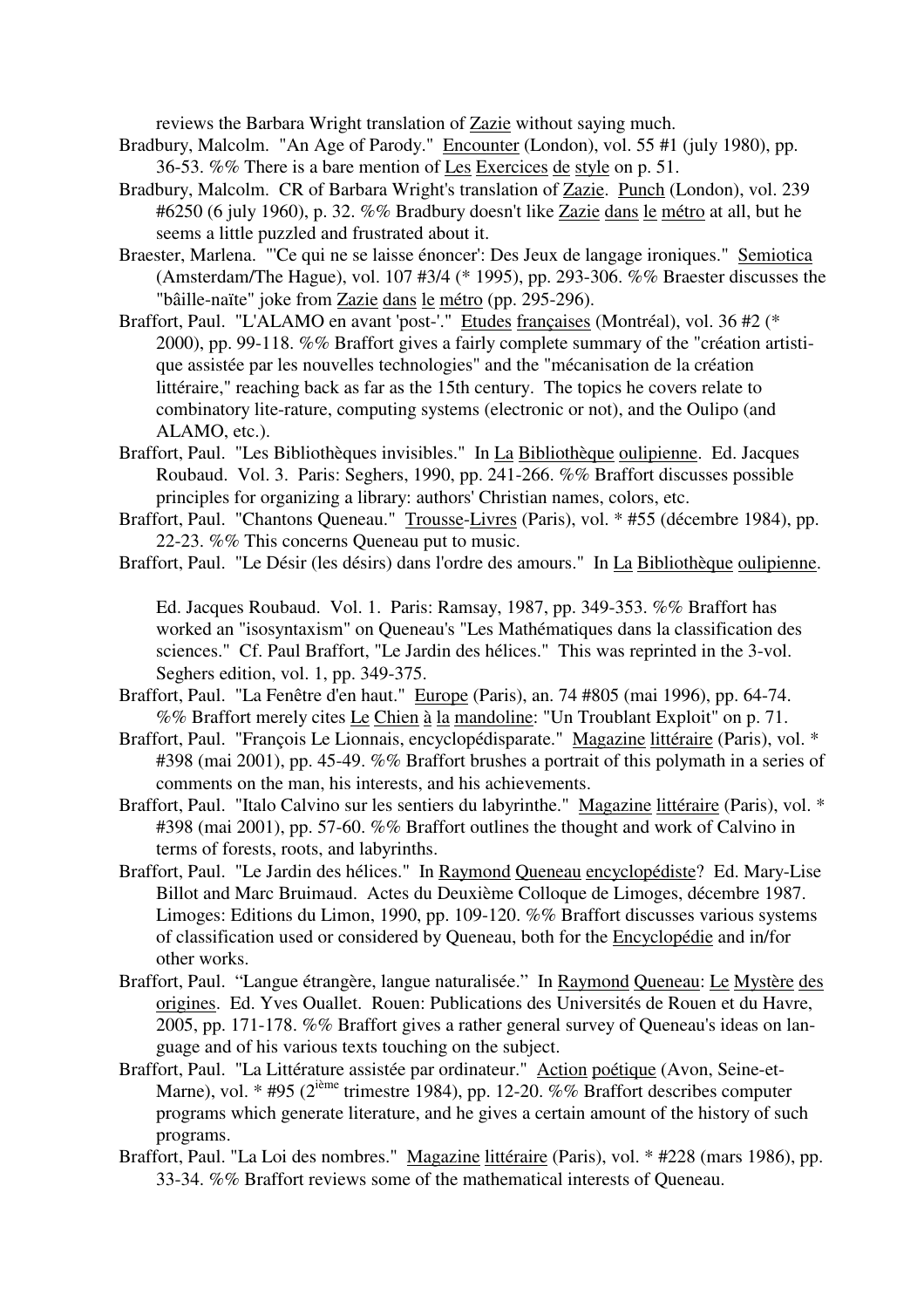- Braffort, Paul. "Mes Hypertropes." In La Bibliothèque oulipienne. Ed. Jacques Roubaud. Paris: Slatkine, 1981, pp. 185-213. %% Braffort offers a series of poems written according to certain cybernetic ideas of Jacques Roubaud, Leonardo Fibonacci, and Zeckendorf (probably Edouard, a well-known Fibonacci theorist). This was reprinted in the 2-vol. Ramsay edition, vol. 1, pp. 165-191, and in the 3-vol. Seghers edition, vol. 1, pp. 165- 191.
- Braffort, Paul. "Nabokov oulipien." Europe (Paris), an. 73 #791 (mars 1995), pp. 94-105. %% Braffort concentrates on the oulipian aspects of Nabokov's writing, and Queneau is mentioned only incidentally.
- Braffort, Paul. "Pour un filtre à sonnets." Amis de Valentin Brû #13-14 (novembre 1980), pp. 24-28. %% Braffort discussed some means of identifying and eliminating some of the problems Luc Etienne discusses in "Combien de sonnets dans les Cent Mille Milliards de poèmes?"
- Braffort, Paul. "Les Quatre Petites Filles." Europe (Paris), an. 81 #888 (avril 2003), pp. 163-176. %% Braffort covers a great deal of territory here, but his primary interest seems to lie in relating Vladimir Nabokov's Lolita to Queneau's Zazie and thence to show a certain parallelism in their lives and interests. The other two little girls referred to in the title are Queneau's Annette (Un Rude Hiver) and Nabokov's Cordelia ("The Enchanter").
- Braffort, Paul. "Queneau conique, ou l'amateur de cercles et d'ellipses." Europe (Paris), an. 61 #650-651 (juin-juillet 1983), pp. 116-122. %% This concerns the "geometry" of Queneau's novels.
- Braffort, Paul. "Trente-quatre brazzles." In La Bibliothèque oulipienne. Vol. 4. Paris: Le Castor astral, 1997, pp. 127-167. %% These "brazzles" are explained by notes on pp. 129- 131 and 166-167.
- Braffort, Paul. Cf. Anonymous, "Paul Braffort va faire don de sa correspondence reçue de Queneau à la bibliothèque du Havre"; Jacques Bens, Claude Berge, and Paul Braffort, "Recurrent Literature"; Claude Berge, "Matematica e letteratura. Nuove interferenze"; Daniel Delbreil, "Grande Soirée Queneau à la S.G.D.L."; Richard K. Guy, "Monthly Research Problems"; Oulipo, Atlas de littérature potentielle and "Autres morales élémentaires"; Queneau and André Blavier, Lettres croisées 1949-1976, pp. 293-294, 315, 326, and 327-328; Claude Rameil, "Raymond Queneau au Collège"; José-Luis Reina, "Entretien avec Jacques Roubaud, Paul Braffort et Jacques Jouet, membres de l'Oulipo"; Amis de Valentin Brû #26-27 (octobre 2002), pp. 95-97. Cf. also the section "Manuscripts" at the end of this bibliography.
- Bragard, Jean-Michel. "C.D.R.Q. + R.I.P." Alphablet (Liège), vol. \* #6 (décembre 1987), pp. 1-2 and 3-4. %% In these two articles, which bear the same title, Bragard gives some of the history of André Blavier and the CDRQ and rather acrimoniously bewails the choice of Suzanne Bagoly, instead of Philippe Van den Broeck, as the new head of the CDRQ.
- Bragard, Jean-Michel. "La Première Machine à lire les Cent Mille Milliards de poèmes. Un Véritable Jackpot littéraire!" Temps mêlés #150 + 61/64 (septembre 1994), pp. 7-9. %% Bragard describes the conceptual origin of a machine he invented to create particular sonnets from the Cent Mille Milliards de poèmes either in a random fashion (by a mechanism similar to that of a one-armed bandit) or in a planned and sequential manner (by individual manipulation of each verse cylinder). Cf. Robert Kayser, "Description de la machine" and Trois Sculptures, machines à lire les "Cent Mille Milliards de poèmes" de Queneau. A ma-chine similar to this is mentioned in Amis de Valentin Brû #6-7 (mars 1977), pp. 125-126. Cf. Robert Kayser, Trois Sculptures, machines à lire les "Cent Mille Milliards de poèmes" de Queneau.

Brancusi. Cf. Queneau, "L'Atelier de Brancusi." There are some sort of manuscripts available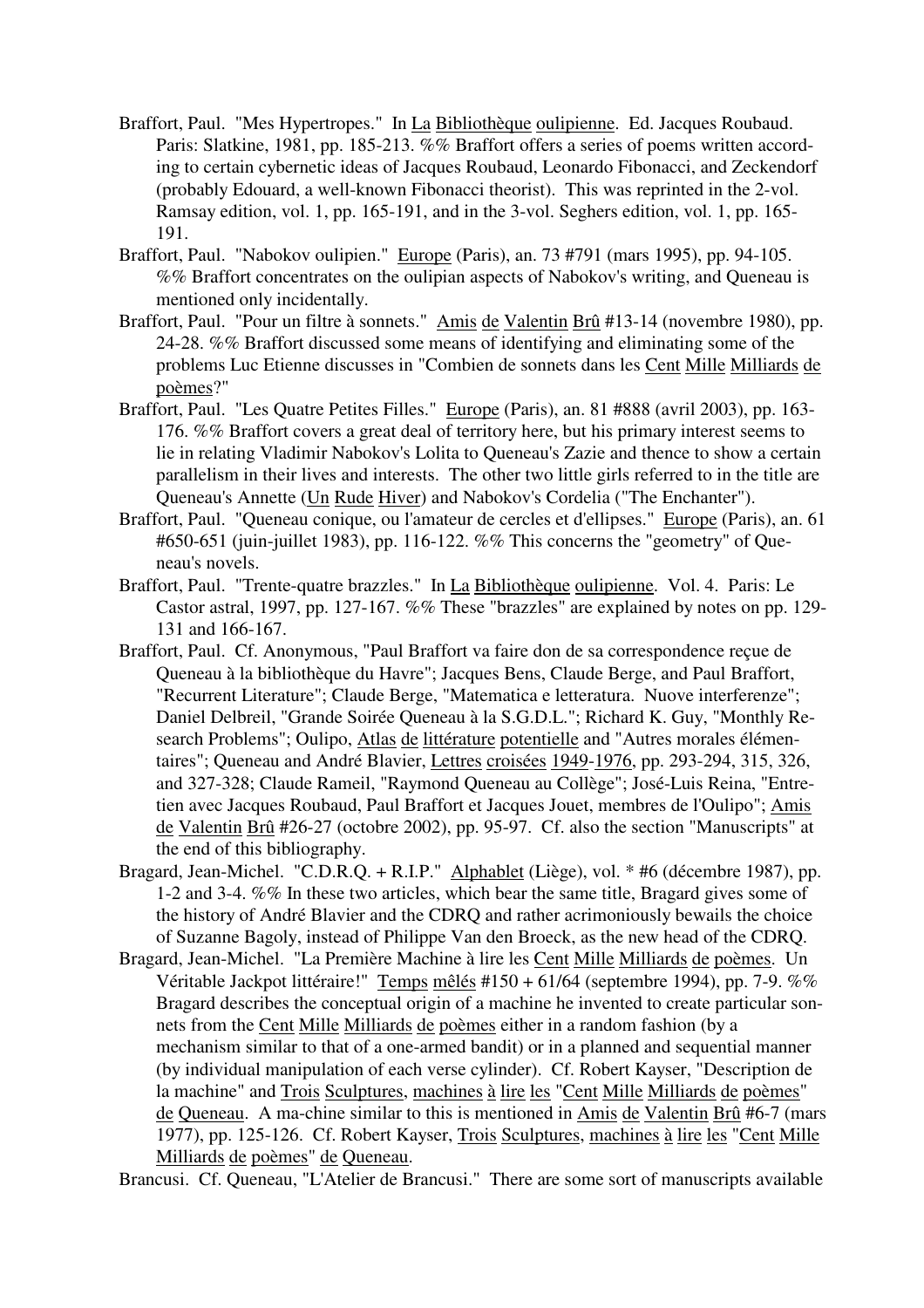at the CDRQ under the title "Brancusi."

- Brandt, Elke. "Drei-Pünktchen-SOS." Rheinischer Merkur (Koblenz), an. 25 #23 (5 juni 1970), p. 20. %% Brandt briefly reviews Eugen Helmlé's German translation of Der Flug des Ikarus.
- Brandt, Ingeborg. "Ein Roman, vom Autor selbst verworfen." Welt am Sonntag (Hamburg), an. \* #48 (27 november 1977), p. 46. %% in re Les Derniers Jours
- Brasillach, Robert. CR of Pierrot mon ami. Je Suis partout (Paris), an. 12 #579 (3-4 septembre 1942), p. 6. %% Brasillach has some problems with this novel but generally likes it.
- Brasillach, Robert. Notre avant-guerre. Paris: Plon, 1941. %% Brasillach recounts the story of one of his fellow students who was targeted by a school hoax concerning the "Poldèves" who appear in Pierrot mon ami.
- Braspart, Michel. "Le Cinéma et la voix humaine." La Table ronde (Paris), vol. \* #79 (juillet 1954), pp. 168-169. %% Braspart ignores Queneau and almost even Clément to say that the real "personnage principal" in "Monsieur Ripois" is England itself.
- Brassaï. Conversations avec Picasso. Paris: Gallimard, 1964. %% Brassaï mentions Queneau in regard to the surrealists (p. 20), Baron Mollet (p. 75), a visit Queneau made to Picasso's studio (p. 129), and the production of Picasso's "Le Désir attrapé par la queue" (p. 177).
- Brassaï. Henry Miller grandeur nature. Paris: Gallimard, 1975. %% Brassaï dedicated this book to Queneau and gives a somewhat detailed account of the relations between Miller and Queneau in the late 1930s (p. 215).
- Brassaï. The Secret Paris of the 30's. Trans. Richard Miller. New York: Pantheon, 1976. %% This only has two brief mentions (in Brassaï's introduction) of Queneau as visiting a street dance with Brassaï in the suburbs and speaking about Mac Orlan. "Brassaï" is the pseudo-nym of photographer Gyula Halasz. Cf. Louis Sapin, "Le Paris interdit des années 30," for a review and photos from the book.
- Brassaï. Cf. John L. Brown, "Brassaï, the Writer"; Jean-Pierre Dauphin, ed., Raymond Queneau plus intime, entry 359; Queneau, Cher Monsieur-Jean-Marie-mon fils: Lettres 1938- 1971; Claude Rameil, La TSF de Raymond Queneau, pp. 206-207. Brassaï was responsible for the sets for the first production of "En passant."
- Brassel, Domenica, and Patrick Garcia. Raymond Queneau: Les Fleurs bleues. Lecture accompagnée. Collection "Bibliothèque Gallimard," #29. Paris: Gallimard, 1999. %% This volume includes the entire text of the novel as well as some very general ideas on Queneau and his work as well as some equally general and standard ideas on this particular novel. This would be good only for someone who does not know Queneau and needs to learn something quickly: the students in "terminale" that this series is marketed for. Cf. Ursule Becquet, "A Propos des Fleurs bleues"; Astrid Bouygues, "Queneau à l'école"; Philippe-Jean Catinchi, "Jeunesse."
- Brasseur, Roland. Le Cinquante-quatrième Jour. Paris: Editions Baleine, 2001. %% There are a number of very minor references to Queneau (e.g., pp. 14, 20, 24, 47, 159, and 256), but this is a an oulipian novel which has a great deal more to do with Perec than with Queneau. Cf. Christine Méry, "Deux Lettres."
- Brassy, Robert. "Zazie dans le métro." Le Mutualiste de la Seine (Paris), an. 25 #164 (avrilmai 1959), p. 25. %% This is just a general announcement/review of Zazie dans le métro.
- Bratschi, Georges. "Courir les rues derrière Zazie." Tribune de Genève (Genève), an. \* #\* (4 mars 1967), "Tribune Magazine," p. iii. %% Bratschi's review of Courir les rues opens up some worthwhile aspects of the work.
- Bratschi, Georges. "Le Père de Zazie est mort à Paris à l'âge de 73 ans." Tribune de Genève (Genève), an. \* #\* (26 octobre 1976), p. 4. %% Bratschi's obituary tries to be witty but is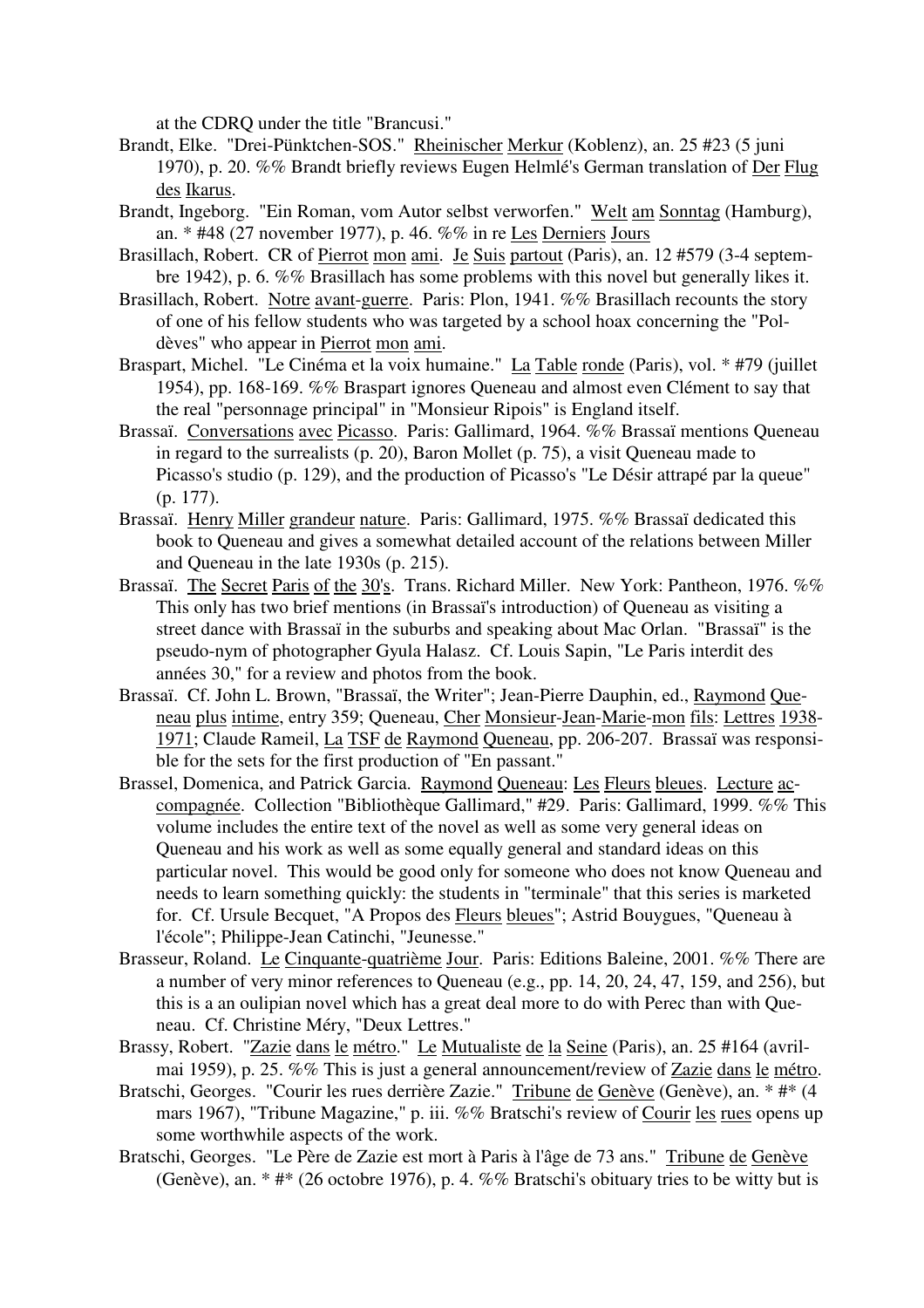only superficial.

Braucourt, Guy. "Le Dimanche de la vie: Mélancolie du temps passé." Cinéma 67 (Paris), vol.

\* #114 (mars 1967), pp. 120-121. %% Braucourt summarizes and praises the film adaptation.

- Braudeau, Michel. "Gérard Oberlé, l'ogre qui aimait les livres." Le Monde (Paris), an. 55 #16786 (14 janvier 1999), p. 11. %% Braudeau mentions that Oberlé had purchased the library of Queneau and that finding the works on the "fous littéraires" stimulated his own interest in them.
- Braudeau, Michel. "Massin, l'oeil de la lettre." Le Monde (Paris), an. 55 #16837 (14 mars 1999), "Le Monde des livres," p. 12. %% Braudeau cites Massin's description of an interaction he had had with Queneau.
- Braudeau, Michel. "Raymond Queneau et le vertige de la folie littéraire." In Fous littéraires, nouveaux chantiers. Ed. Jean-Jacques Lefrère and Michel Pierssens. Collection "En Marge." Tusson (Charente): Editions Du Lérot, 2003, pp. 81-82. %% Braudeau merely has various disconnected remarks about Queneau, the "fous littéraires," and Les Enfants du Limon. Cf. Anne Herschberg-Pierrot, "De Bouvard et Pécuchet aux Enfants du Limon."
- Brault, Jacques. "Mesure de Cioran." Liberté (Montréal), vol. 29 #2 (= #170) (avril 1987), pp. 22-33. %% There is an oblique comparison of Emile-Michel Cioran to Queneau.
- Brault, Marie-Andrée. "Zazie fantaisie." Jeu: Cahiers de Théâtre (Montréal), vol. \* #107 (\* 2003), pp. 140-142. %% Brault presents a Montréal stage production of Zazie dans le métro directed by Frédéric Dubois. She stresses the mixing of genders in the assignment of roles and notes a number of the ways in which the text is accommodated to the stage. Cf. Johanne Bénard, "Zazie dans le métro: De l'écran à la scène."
- Braun, Benoît. "Cinq Goncourt en Belgique." Les Nouvelles littéraires (Paris), an. 30 #1268 (20 décembre 1951), p. 4. %% Braun describes the various events of the Goncourts' visit to Bruxelles.
- Braun, Benoît. "Journal de mars." Le Journal du mois (Bruxelles), an. \* #\* (avril 1952), pp. 52-57. %% Braun considers Le Dimanche de la vie to be rather weak and praises On est toujours trop bon avec les femmes.
- Braun, Sidney D. CR of Germaine Brée and Margaret Guiton's An Age of Fiction: The French Novel from Gide to Camus. Modern Language Quarterly (Seattle), vol. 18 #3 (september 1957), pp. 264-266. %% Braun gives this work a very sympathetic reading. He has an interesting comment on Queneau's stance in regard to the first and second world wars.
- Bravo, Federico. "El Saber del escritor: Por una teoría de la cita." Bulletin hispanique (Bordeaux), vol. 97 #1 (janvier-juin 1995), pp. 361-374. %% Bravo considers the interplay between an author's literary background and the author's writing on that basis. He uses a sonnet by Quevedo as his primary example, but he cites François Le Lionnais's "A propos de la littérature expérimentale" (p. 366).
- Bray, Barbara. "Insiders Out." The Scotsman (Edinburgh), an. \* #38605 (18 february 1967). "Weekend Magazine," p. 4. %% In a fairly short review, Bray gives a moderately good idea of Between Blue and Blue, Barbara Wright's translation of Les Fleurs bleues.
- Bray, Emilie. "Le Café dans l'oeuvre romanesque de Raymond Queneau: Un Espace d'entredeux." Mémoire de maîtrise en lettres modernes. Directeur Daniel Delbreil. Paris: Université de Paris III (Sorbonne nouvelle), 2002. %% Bray considers the café in terms of a number of its different possible aspects and roams over all of the novels in which it appears. [This work is available at the Centre de recherches "L'Esprit nouveau en poésie"; Institut de littérature française; université de Paris III; 13, rue de Santeuil, 75005. It will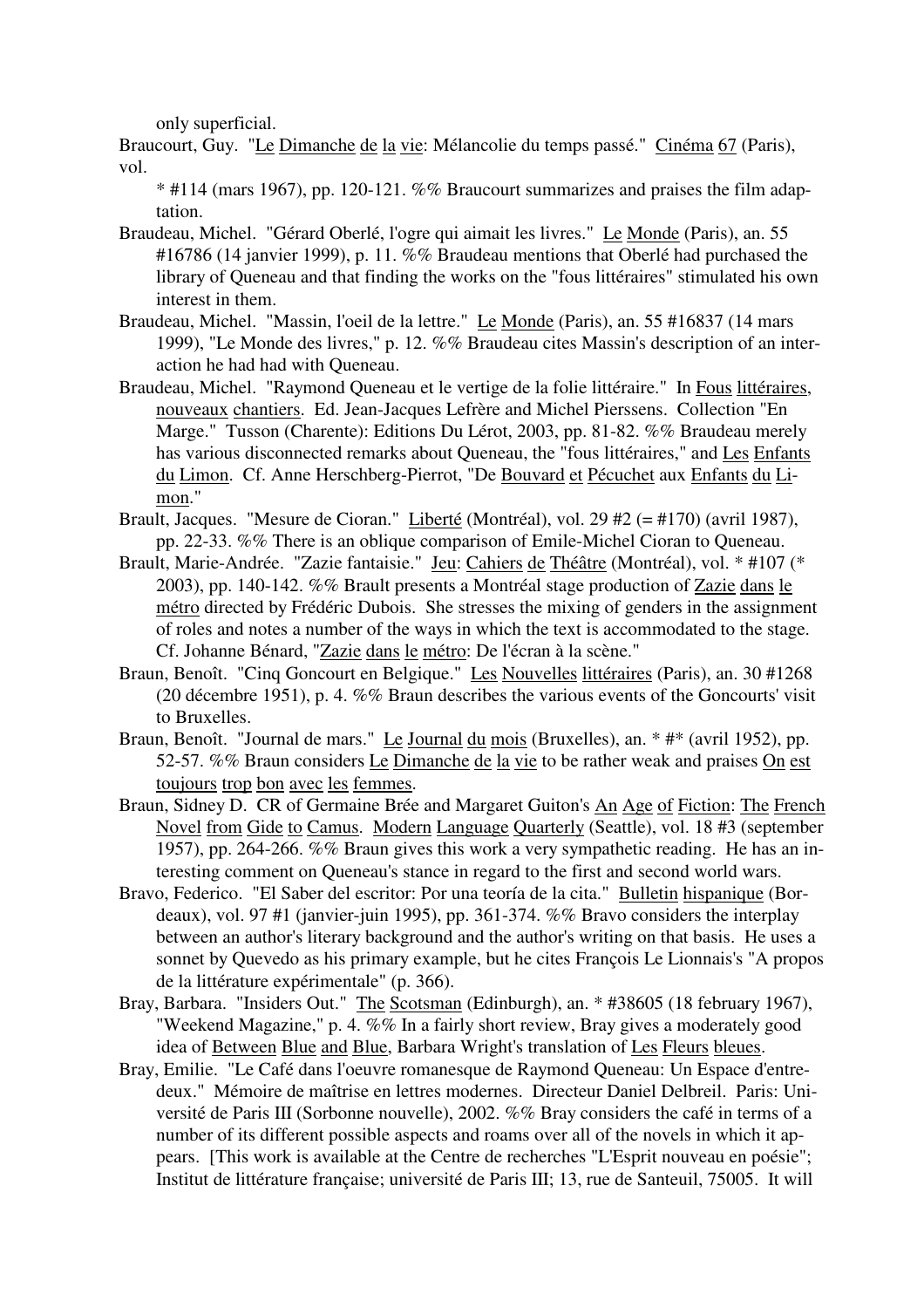be necessary to contact Professeur Daniel Delbreil beforehand in order to receive authorization.]

- Bréchon, Robert. Le Surréalisme. Paris: Armand Colin, 1971. %% Queneau is mentioned on pp. 11 and 76, and his statement "L'humour est une tentative pour décaper les grands sentiments de leur connerie" (from the magazine 84) is cited on p. 81.
- Brecht, Bertolt. Cf. Jean-Pierre Longre, Raymond Queneau en scènes, pp. 13, 83-86, 143, 182, 191, 239, and 247.
- Brée, Germaine. "Albert Camus and the Plague." Yale French Studies (New Haven, Connecticut), vol. \* #8 (\* 1951), pp. 93-100. %% Brée just mentions Queneau on p. 97.
- Brée, Germaine. "French Poetry, 1950-1960." Services culturels français, 1960. %% Brée has just a rapid mention of Queneau, Les Ziaux, and the Petite Cosmogonie portative.
- Brée Germaine. "Signification du Promethée mal enchaîné et sa place dans l'oeuvre de Gide."

French Review (Baltimore), vol. 26 #1 (october 1952), pp. 13-20. %% Brée merely mentions Queneau on p. 20.

- Brée, Germaine. Twentieth Century French Literature. Trans. Louise Guiney. Chicago: University of Chicago Press, 1983. %% This is a very general treatment of French literature in the twentieth century; it is a translation of  $\underline{L}e$   $\underline{XX}^{\text{ieme}}$  Siècle: 1920-1970, vol. 16 in the 1978 Arthaud Littérature française series. Brée gives only slight mentions of Queneau on pp. 11, 62, 103, 105, 109, 110, 115, 138, 168, 171, 184, 186, 188, 192, 206, 209, and 339.
- Brée, Germaine, and Charles Carlut, ed. France de nos jours. New York: MacMillan, 1957. %% This work contains a selection from Loin de Rueil which the editors have dubbed "Le Farouest." The anthology itself had four editions, including 1962, 1968, and 1975. Cf. Edward Harvey, CR of Germaine Brée and Charles Carlut's France de nos jours; Merle L. Perkins, CR of Germaine Brée and Charles Carlut's France de nos jours.
- Brée, Germaine, and Edouard Morot-Sir. Du surréalisme à l'Empire de la critique. Collection "Littérature française poche," #9. Paris: Arthaud, 1990. %% The authors merely refer to Queneau here and there (pp. 30, 60, 67-68, 85, 91, 163, 168-169, 174, 182-183, 213, 217, 219, and 450-451).
- Brée, Germaine, and Margaret Guiton. "Raymond Queneau: The Sunday of Life." In An Age of Fiction: The French Novel from Gide to Camus. New York: Harcourt, Brace, and World, 1957, pp. 169-179. %% This is merely a general review of Queneau's novels up to this date, concentrating on the idea of structure and not really showing much understanding of Queneau. Cf. Anonymous, "The Novel Next Door"; Sidney D. Braun, CR of Germaine Brée and Margaret Guiton's An Age of Fiction: The French Novel from Gide to Camus; Bert M.-P. Leefmans, CR of Germaine Brée and Margaret Guiton's An Age of Fiction.
- Breerette, Geneviève. "Jean-Jacques Lebel, artiste et écrivain." Le Monde (Paris), an. 57 #17443 (22 février 2001), p. 27. %% Breerette interviews Lebel, who gives details about his 1961 presentation of "Le Désir attrapé par la queue." Cf. Thomas Quinn Curtiss, "Picasso's 'Desire' Gets to the Stage and Keeps It Ajump."
- Bregolin, Davide. "Problemi sociolinguisitici e stilistici degli Exercices de style di Raymond Queneau e della loro traduzione italiana (Umberto Eco)." Thèse de licence. Università degli studi di Padova; Facoltà di lettere e filosofia, 1998. Directors Giuliana Tosa Rodinis and Alberto M. Mioni. %% Bregolin considers the various aspects or dimensions of each of Queneau's "exercices" and how these dimensions function together sociolinguistically (lexically, grammatically, culturally, etc.). He also considers how Eco's translations match these dimensions, and he finds that Eco went even further than Queneau in some ways and in some cases.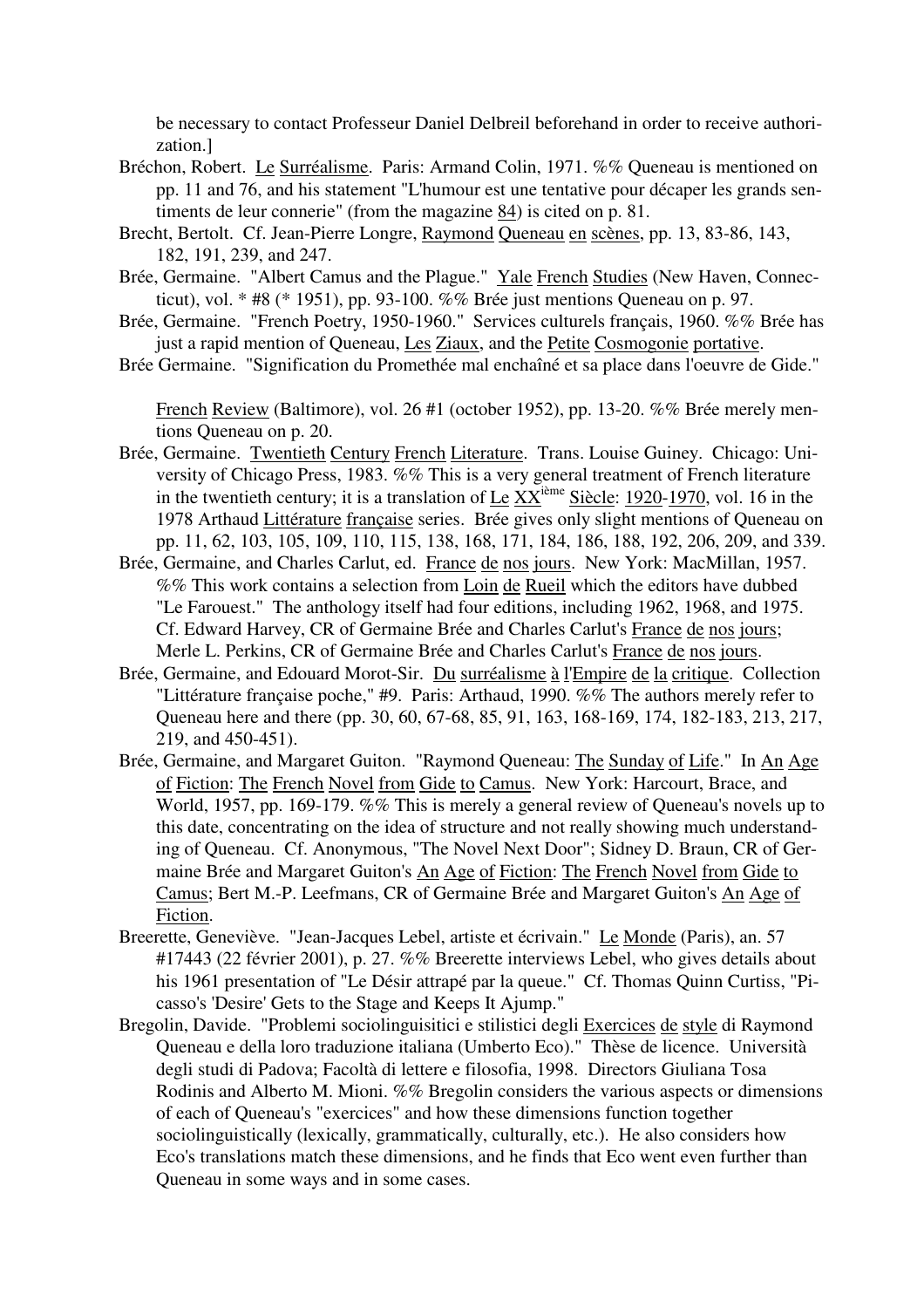- Brennan, Geraldine. "Read It Any Way You Like It." Times Educational Supplement (London), an. \* #4529 (25 april 2003), p. 37. %% Brennan presents Les Exercices de style as a children's book, which is not so surprising since it had won the Ragazzi prize at the annual book fair in Bologna a few weeks previously.
- Brenner, Jacques. "Les Amoureux du Havre." In Raymond Queneau. Cahier de l'Herne #29. Ed. Andrée Bergens. Paris: Editions de l'Herne, 1975, pp. 178-182. %% Brenner briefly considers Un Rude Hiver in terms of Lehameau's love life and the presence of the Germans in the novel. This article reappeared in the 1999 edition.
- Brenner, Jacques. "Avant-garde." Aux Ecoutes (Paris), an. 47 #2160 (9 décembre 1965), p. 34. %% Brenner quotes Queneau's comment from his Réponse à une enquête de Claude Bonnefoy et Denise Miège, "Y a-t-il encore une avant-garde?"
- Brenner, Jacques. "Cent Mille Milliards de poèmes de Raymond Queneau et Cérémonial espagnol de Jean Cocteau." Paris-Normandie (Rouen), an. \* #5211 (14 juillet 1961), p. 9. %% Brenner not only describes how Cent Mille Milliards de poèmes works, he also discusses the work's value.
- Brenner, Jacques. "Le Chien à la mandoline et Sonnets." Paris-Normandie (Rouen), an. \* #4323 (5 septembre 1958), p. 7. %% This is just generalized praise for Queneau.
- Brenner, Jacques. CR of Le Dimanche de la vie. Journal de Normandie (Caen), an. # (2) mars 1952), p.
- Brenner, Jacques. "Le Dimanche de la vie de Raymond Queneau." Paris-Normandie (Rouen), an. \* #2307 (29 février 1952), p. 6. %% Brenner says little about the plot and considers more particularly the atmosphere and the attitude which Queneau instilled into the novel.
- Brenner, Jacques. "Droite et gauche littéraire." Aux Ecoutes (Paris), an. 45 #2046 (4 octobre 1963), p. 50. %% In an essay on the political tendencies of various sorts of writers, Brenner cites Queneau's statement from "On cause" in this regard.
- Brenner, Jacques. "La Drôle de guerre d'un 'homme à chien'." Express (Paris), an. \* #1834 (29 août 1986), p. 94. %% Brenner gives a rather good review of Queneau's Journal 1939-1940.
- Brenner, Jacques. "Ecrire comme on parle." Aux Ecoutes (Paris), an. 44 #1981 (6 juillet 1962), p. 35. %% Brenner reviews Queneau's practice of "popular" language.
- Brenner, Jacques. "Une Fable: Les Fleurs bleues de Raymond Queneau." Paris-Normandie (Rouen), an. \* #6422 (11 juin 1965), p. 9. %% Brenner shows more insight in reviewing this novel than most reviewers do.
- Brenner, Jacques. Les Familles littéraires françaises. Paris: Granet et Fasquelle, 1988. %% Brenner says (p. 24) that Queneau would classify Voltaire's "Candide" as an Odyssey, as he would Bouvard et Pécuchet (p. 30).
- Brenner, Jacques. "L'Injustice des prix." Aux Ecoutes (Paris), an. 44 #2002 (30 novembre 1962), p. 39. %% Brenner discusses the system of literary prizes and just barely mentions Queneau.
- Brenner, Jacques. Journal de la vie littéraire (1962-1964). Collection "Cahiers des saisons." Paris: Julliard, 1965. %% Brenner wrote a column of literary criticism in Aux Ecoutes, and this is an anthology of some of his work. The major entries include his "Ecrire comme on parle," "La Littérature à la mer," "Quand les paroles restent," and "Droite et gauche littéraire." He also mentions Queneau on pp. 76, 133, 214, 224, 225, 280, and 318.
- Brenner, Jacques. Journal de la vie littéraire (1964-1966). Collection "Cahiers des saisons." Paris: Julliard, 1966. %% A piece here from février 1965 entitled "Une Poésie de l'ambiguïté" reviews Queneau's Chien à la mandoline (second edition) on pp. 50-52 and one from juin 1965 entitled "La Vie est un songe" treats Les Fleurs bleues on pp. 104-107.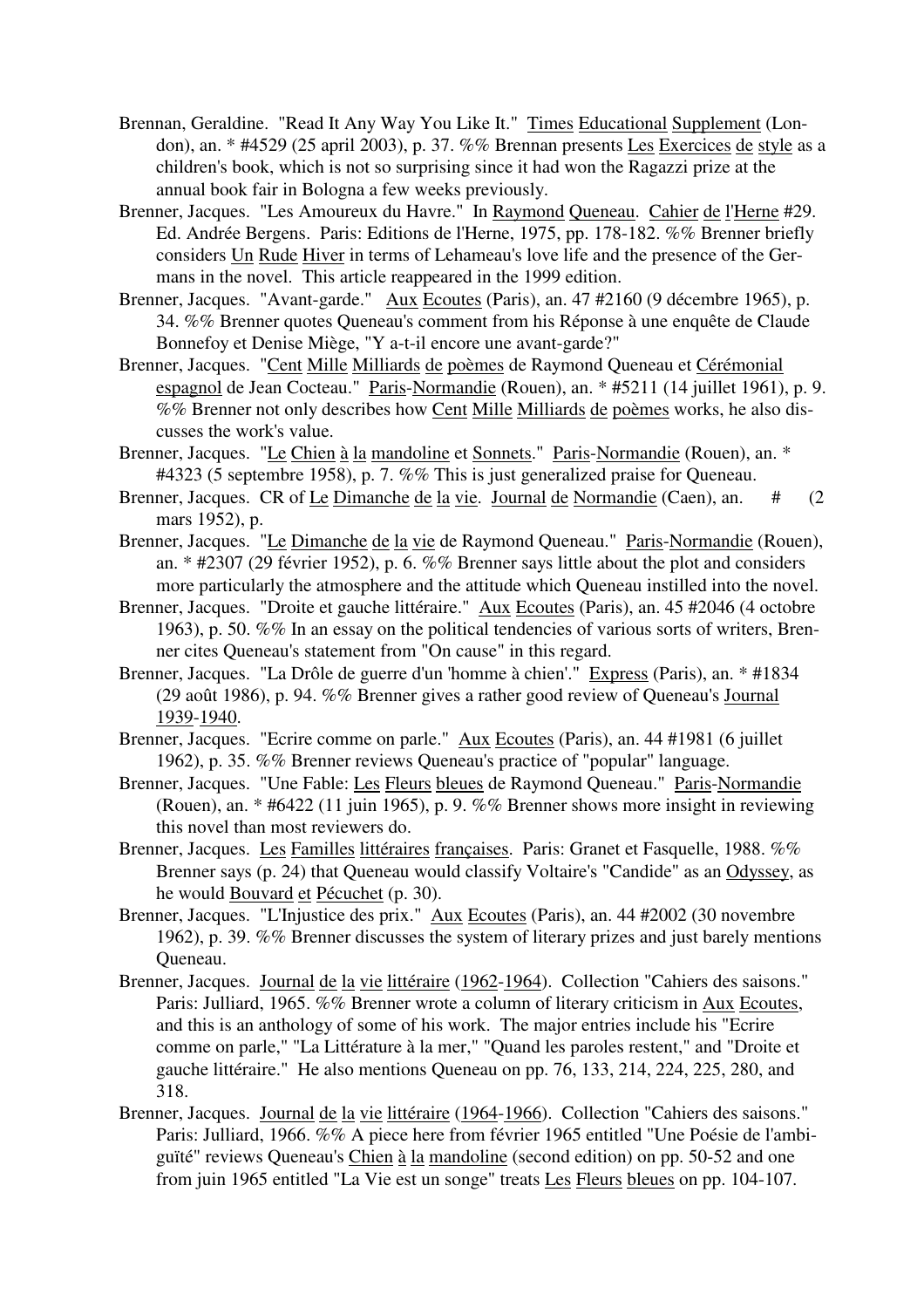Neither one is especially noteworthy. Brenner also mentions Queneau in other reviews on pp. 131, 163, 186, 225, 262-263, and 265.

- Brenner, Jacques. "Langages et fantaisies." Paris-Normandie (Rouen), an. \* #1927 (5 décembre 1950), p. 6. %% Brenner offers a review of Bâtons, chiffres et lettres that is relatively long but also relatively neutral.
- Brenner, Jacques. "Lire et relire Raymond Queneau. Une Fête du langage." Le Matin (Paris), an. \* #\* (27 novembre 1981), p. 20. %% Brenner reviews On est toujours trop bon avec les femmes and Contes et propos, giving almost his entire attention to the latter; there he is quite interesting and informative.
- Brenner, Jacques. "La Littérature à la mer." Aux Ecoutes (Paris), an. 44 #1984 (27 juillet 1962), p. 38. %% Brenner refers to the past notoriety of Zazie dans le métro.
- Brenner, Jacques. "Les Mystères de Queneau." Nouvel Observateur (Paris), vol. \* #211 (25 novembre 1968), pp. 35-37. %% Brenner reviews Le Vol d'Icare by trying to place it in the context of all of Queneau's other work to that date.
- Brenner, Jacques. "Personnes réelles et personnages romanesques." Aux Ecoutes (Paris), an. 47 #2141 (29 juillet 1965), p. 34. %% Brenner ends in citing Queneau's note from the beginning of Le Dimanche de la vie.
- Brenner, Jacques. "Qu'est-ce qu'un grand écrivain?" Cahiers des saisons (Paris), vol. \* #17 (été 1959), pp. 173-175. %% While barely mentioning Queneau, Brenner considers with some acuity Queneau's criteria for the inclusion of authors in the third volume of Histoire des littératures.
- Brenner, Jacques. "Quand les paroles restent." Aux Ecoutes (Paris), an. 45 #2008 (11 janvier 1963), p. 36. %% Brenner considers radio interviews of literary figures and refers back to Queneau's "Conversation avec Georges Ribemont-Dessaignes" and Entretiens avec Georges Charbonnier.
- Brenner, Jacques. "Queneau contre l'humour." Le Figaro littéraire (Paris), an. \* #1400 (17 mars 1973), p. ii (16). %% Brenner's review of the forthcoming Voyage en Grèce focusses on the view(s) of literature which Queneau reveals therein. Hector Biancotti has an article of the same name on the same subject at almost the same time...
- Brenner, Jacques. "Raymond Queneau." In his Histoire de la littérature française de 1940 à nos jours. Paris: Fayard, 1978, pp. 269-276. %% This is a very general summary of Queneau's work.
- Brenner, Jacques. "Raymond Queneau." In his Mon Histoire de la littérature française contemporaine. Paris: Bernard Grasset, 1987, pp. 137-145. %% Following a brief introduction, this is the same as his article from the Cahier de l'Herne as far down as "Parenthèse" in this text. Then follow some very interesting comments by Queneau on Brenner's article "Les Amoureux du Havre" and on Un Rude Hiver, ending with a very brief review of Queneau's other works.

Brenner, Jacques. "Raymond Queneau ou une poésie de l'ambiguïté." Aux Ecoutes (Paris), an.

4 #2119 (25 février 1965), p. 34. %% Brenner considers the nature of Queneau's poetry as well as presenting Le Chien à la mandoline.

Brenner, Jacques. "Raymond Queneau: Zazie dans la Pléiade." Le Figaro littéraire (Paris), vol.

\* #14069 (20 novembre 1989), p. 5. %% Brenner announces vol. I of Queneau's Oeuvres complètes more than analyzing it.

Brenner, Jacques. "La Réforme de l'orthographe." Aux Ecoutes (Paris), an. 48 #2182 (12 mai 1966), p. 37. %% Brenner cites Queneau twice.

Brenner, Jacques. "La Santé en littérature." Aux Ecoutes (Paris), an. 46 #2086 (10 juillet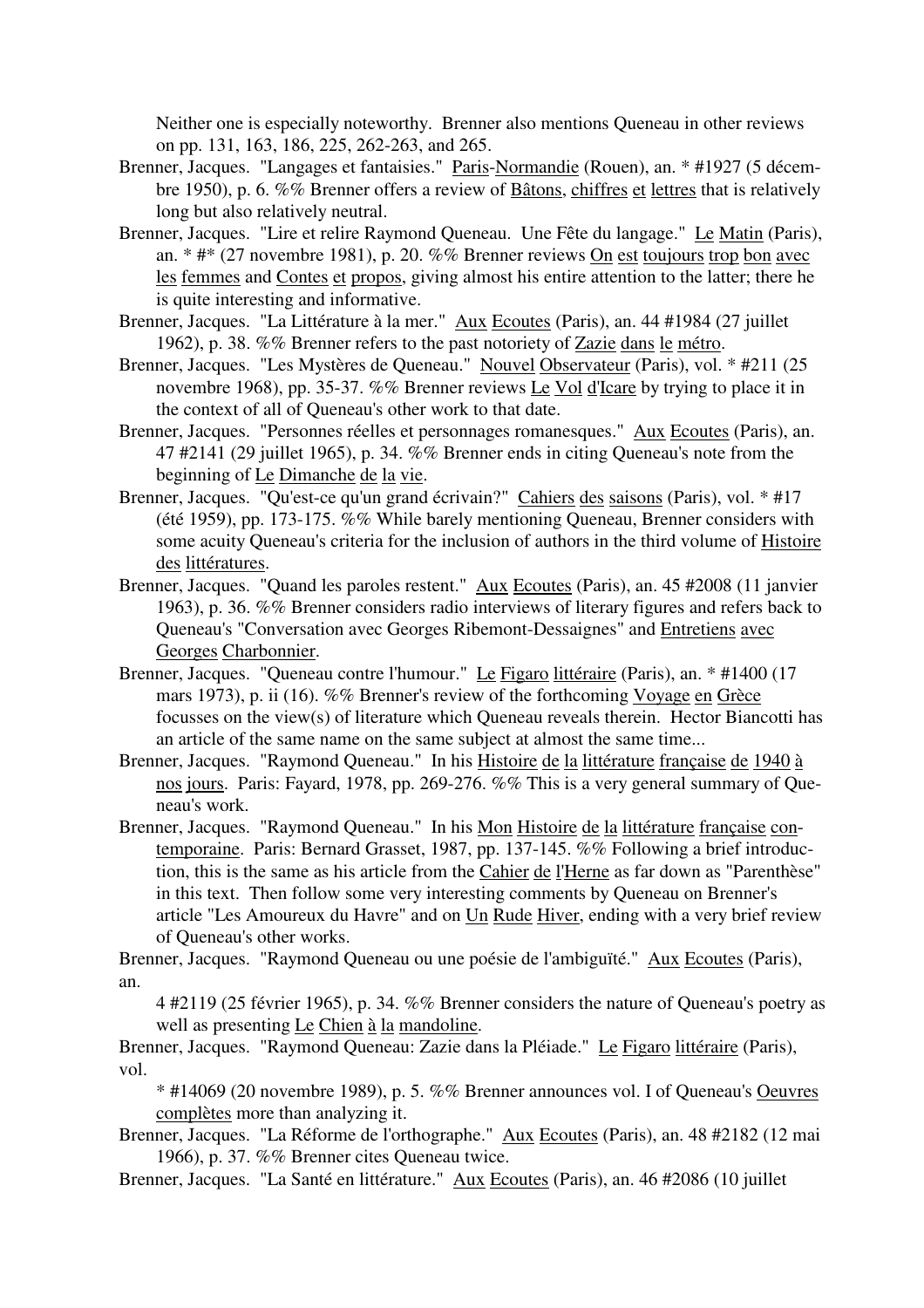1964), p. 34. %% Brenner cites Queneau on the relation between style and content in the novel (cf. "La Symphonie inachevée").

- Brenner, Jacques. "Le Sourire d'Alphonse Allais." Aux Ecoutes (Paris), an. 46 #2101 (23 octobre 1964), p. 37. %% As far as Queneau is concerned, Brenner just says that Allais is not mentioned in the Histoire des littératures of L'Encyclopédie de la Pléiade.
- Brenner, Jacques. "Suivez le guide." Aux Ecoutes (Paris), an. 46 #2067 (28 février 1964), p. 39. %% Brenner cites Queneau in regard to a literary guide book.
- Brenner, Jacques. "Supercheries littéraires." Aux Ecoutes (Paris), an. 46 #2063 (31 janvier 1964), p. 34. %% Brenner mentions On est toujours trop bon avec les femmes in discussing this subject.
- Brenner, Jacques. "Le Troisième (et dernier) tome de L'Histoire des littératures dans L'Encyclopédie de la Pléiade." Paris-Normandie (Rouen), an. \* #4436 (16 janvier 1959), p. 8. %% Brenner offers a relatively thoughtful review of the third volume of the Histoire des littératures.
- Brenner, Jacques. "Secret, apparemment distant, mais plein de gentillesse." Quinzaine littéraire (Paris), vol. \* #244 (16 novembre 1976), p. 6. %% This is a tribute, two weeks after Queneau's death.
- Brenner, Jacques. Tableau de la vie littéraire en France d'avant-guerre à nos jours. Paris: Luneau-Ascot Editeurs, 1982. %% Brenner looks at Queneau's Voyage en Grèce from various angles, especially concerning language and whether Queneau's ideas remain worthwhile today (pp. 123-125), has some judicious comments on Queneau's idea of two languages (pp. 193-194), and notes one or two problems with Histoire des littératures, vol. III (pp. 244-245). Otherwise, he just mentions Queneau on pp. 33, 41, 57, 60, 95, 229, 233, 251, and 277.
- Brenner, Jacques. "Un Vaudeville de Raymond Queneau." Paris-Normandie (Rouen), an. \* #7502 (6 décembre 1968), p. 11. %% Brenner gives a fairly good review of Le Vol d'Icare with an emphasis on Queneau's conscious structuring of his novels. Cf. Brenner, "Les Mystères de Queneau."
- Brenner, Jacques. "Zazie dans le métro de Raymond Queneau." Paris-Normandie (Rouen), an.
	- \* #4466 (20 février 1959), p. 7. %% Brenner's review is somewhat deeper than most, especially for this soon after the book's appearance.
- Brenner, Jacques. This is the pseudonym of Jacques Menard.
- Brereton, Geoffrey. "The Impact of Surrealism." An Introduction to the French Poets. London: Methuen, 1973, pp. 272-290. %% The passage on Queneau (pp. 287-288) has been entirely rewritten here in Brereton's updating of his previous work.
- Brereton, Geoffrey. "Poetry Since Valéry." An Introduction to the French Poets. London: Methuen, 1956, pp. 270-289. %% Brereton has only two short and general paragraphs on Queneau (pp. 281 and 282).
- Breton, André. Entretiens 1913-1952. Paris: Editions NRF, 1952. %% Breton mentions Queneau (p. 142), saying that even though he had broken with surrealism exteriorly he had remained true to its spirit in many ways. Breton also mentions him on pp. 143, 149, 153, and 193.
- Breton, Emile. "Zazie dans le métro." La Marseillaise (Marseille), an. 18 #5074 (9 décembre 1960), p. 7. %% This review of the film version of Zazie dans le métro is really quite good and insightful.
- Breton, Jean. Cf. Queneau, "Poèmes."
- Breunig, L. C. "Les Poètes se nomment." Quaderni del novecento francese (Roma), vol. \* #10? (1984?), pp. 269-283. %% This contains a mention (pp. 278-280) of Que-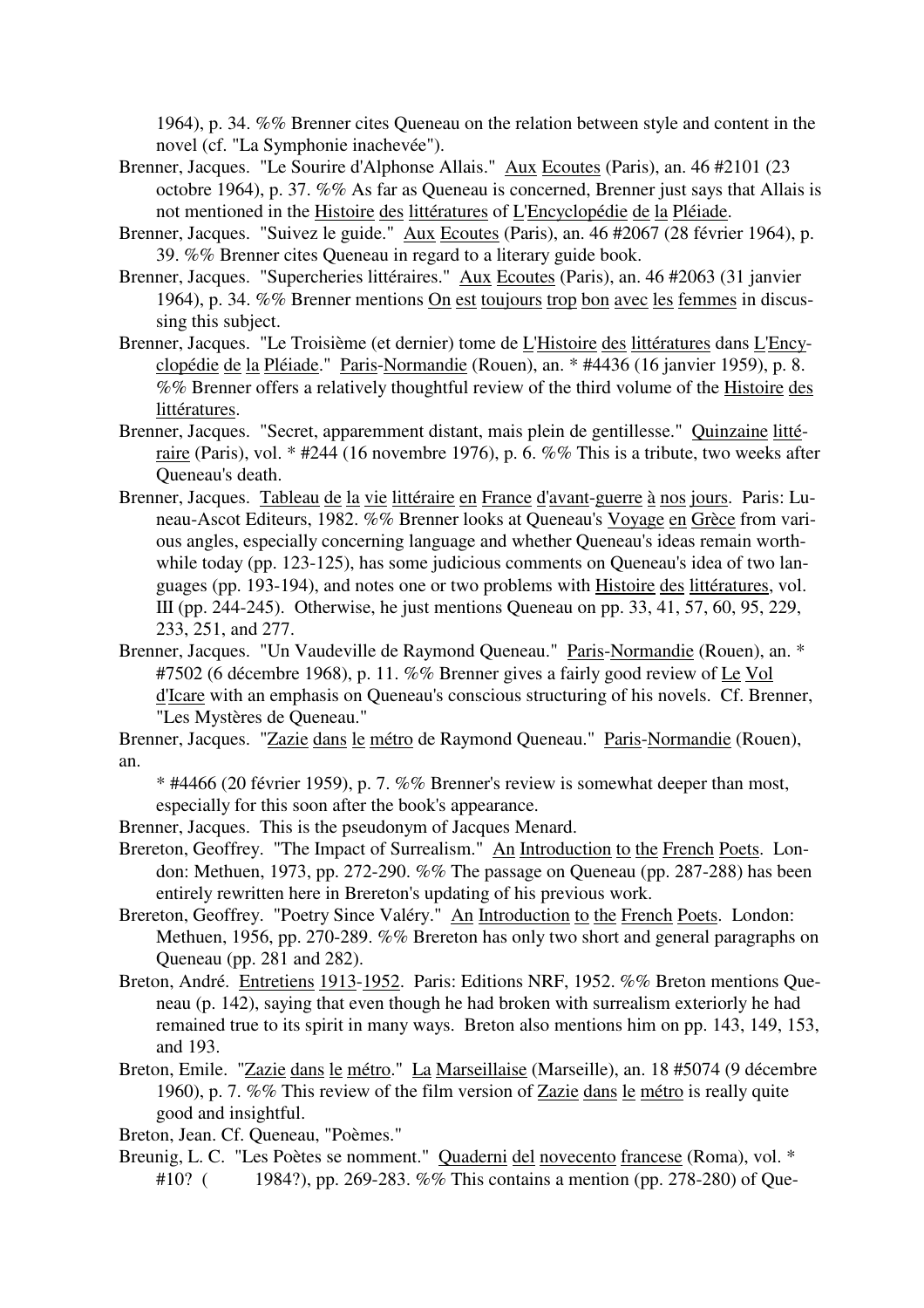neau's using his own name as the basis of some of his poetry.

Breunig, LeRoy. "Surrealist Alphabets." In Dada / Surrealism (New York), vol. \* #7 (\* 1977), pp. 59-65. %% This includes (p. 63) a commentary of Instant fatal: "Quand Un fit l'amour avec zéro" (Si tu t'imagines: "Cygnes").

Breunig, LeRoy. Cf. Queneau and André Blavier, Lettres croisées 1949-1976, p. 228.

Brialy, Jean-Claude. Cf. Danielle Darrieux, Danielle Darrieux, filmographie commentée par elle-même.

Bricco, Elisa. CR of Walter Redfern's "Puntheism: Queneau and Brisset." Studi francesi (Tori-

no), an. 46 #1 (= #136) (gennaio-aprile 2001), p. 278. %% Bricco's evaluation is brief and underscores why Queneau was most interested in Brisset out of all the "fous littéraires" whom he studied.

Bricout, Joëlle. "Zazie dans le métro de Raymond Queneau: Etude de linguistique discursive."

Mémoire de licence. Directeur M. Wilmet. Bruxelles: Université libre de Bruxelles, 1984. %% Bricout looks at Queneau's ideas on language and at Zazie dans le métro in terms of discursive linguistics, phonology, morphology, vocabulary, syntax, etc.

Bridenne, J. J. "La Science-fiction: Nouveau Genre littéraire?" Lectures culturelles (Paris), vol. \* #3 (mai 1952), pp. 6-7 and 11. %% Bridenne reviews the nature and history of science fiction, almost exclusively as regards France. He mentions Queneau briefly only in his closing paragraphs.

Bridgeman, Teresa. CR of Madeleine Velguth's translation of Chêne et chien. Modern Language Review (Belfast), vol. 92 #1 (january 1997), p. 204. %% Bridgeman is quite negative and gives very specific reasons for her judgement.

Bridgeman, Teresa. Raymond Queneau: Les Exercices de style. Collection "Glasgow IntroductoryGuides to French Literature," #31. Glasgow: University of Glasgow French and German Publications, 1995. %% Bridgeman has written a most detailed and thoughtful work on the nature of Les Exercices de style, concentrating on the narrative aspects of Queneau's writing strategies. Cf. Kanako Goto, "Les Exercices de style: anti-exercices d'écriture? Etude des incorrections stylistiques et grammaticales dans quatre 'exercices' temporels"; Christopher Shorley, CR of Teresa Bridgeman's Queneau: Les Exercices de style; Peter D. Tame, "The Twentieth Century, 1900-1945."

Bridgeman, Teresa. Cf. Nina Bastin, "World Games: Constructing and Configuring the Worlds

of Queneau's Novels."

Briffault, Herma. "Literature and Art in Occupied Paris." The Listener (London), vol. 34 #882

(6 december 1945), pp. 664-665. %% Briffault offers a brief and curious description of Pierrot mon ami.

- Brighelli, Jean-Paul. Cf. Jeanne Dupuy, Jean-Paul Brighelli, and Anne Depont, ed., "Tristan et Yseut" de Béroul; "Le Joueur d'échecs" de Stephan Zweig; "Les Fleurs bleues" de Queneau and Jean-Paul Brighelli, Sylvie Howlett, Jeanne Dupuy, and Michel Dobransky, ed., Gogol: "Récits de Pétersbourg"; Renoir: "La Règle du jeu"; Queneau: "Les Fleurs bleues."
- Brillemiche, Lotto. Cf. Astrid Bouygues and Lotto Brillemiche, "Le Chiendent envahit la Normandie."
- Brincourt, André. Les Ecrivains du XX<sup>ième</sup> siècle: Un Musée imaginaire de la littérature mondiale. Paris: Editions Retz, 1979. %% Brincourt gives a short and very narrow look at Queneau in general on pp. 596-599.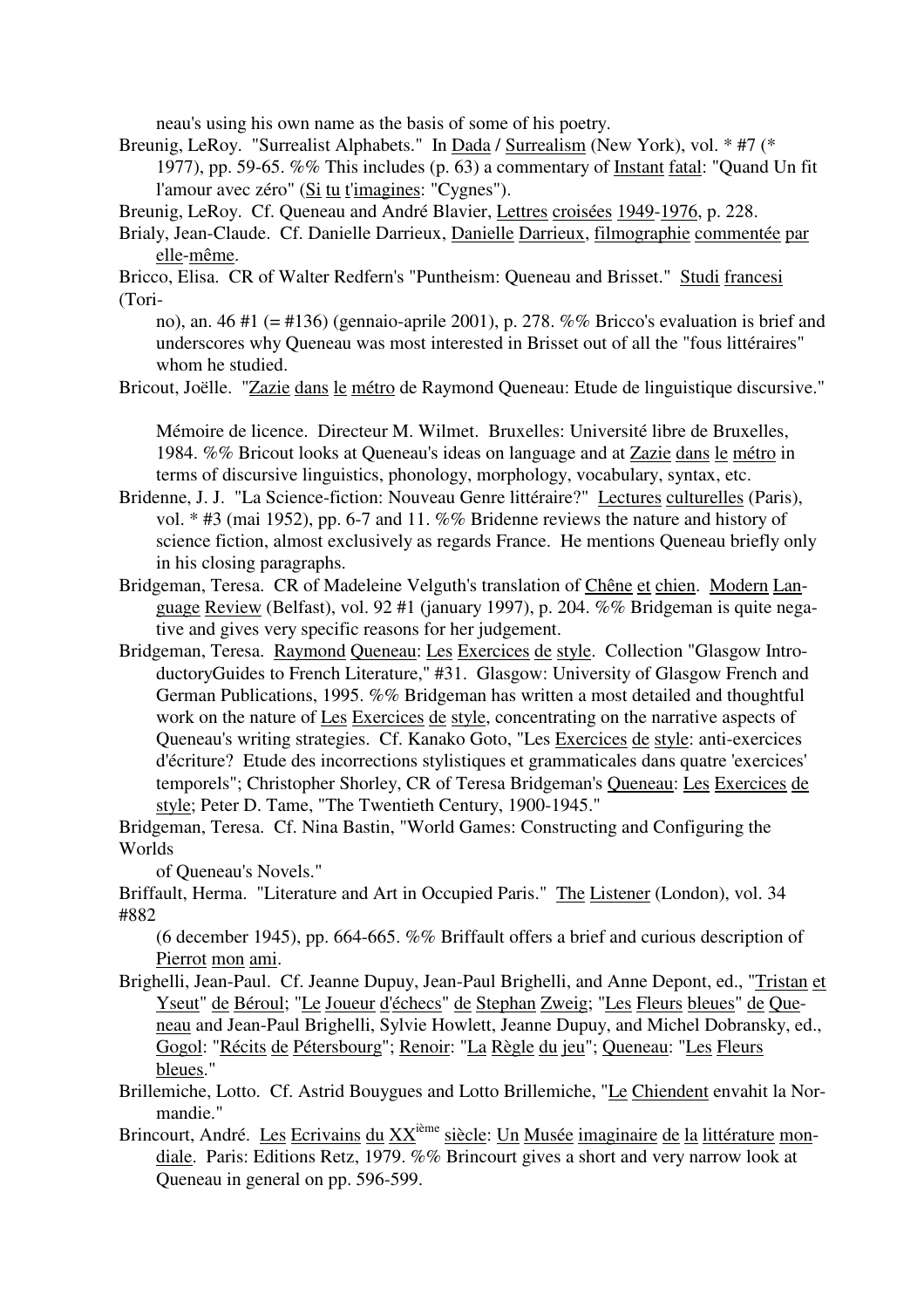Brincourt, André. "Loin de Rueil victime du magnétoscope." Le Figaro (Paris), an. 135 #5355

(20 novembre 1961), p. 15. %% This rather negative review of the stage version of Jean Jarre barely mentions Queneau.

- Brincourt, André. "Raymond Queneau dans le Luna-Park du langage." Le Figaro (Paris), an. \* #\* (2 avril 1976), p. 22. %% Brincourt's review of Andrée Bergens' Raymond Queneau, the Cahier de l'Herne devoted to Queneau, doesn't have much to say.
- Brincourt, André. "Raymond Queneau: Les Mots en fête." Le Figaro (Paris), an. \* #\* (25-26 février 1978), p. 23. %% Brincourt's review of the thousandth volume in the "Folio" series, a reprinting of Les Fleurs bleues, is really rather average.
- Bringer, Monique. "Sur un problème de R. Queneau." Mathématiques et sciences humaines (Paris), an. 7 #25 (automne 1969), pp. 13-20. %% It is difficult to be precise about the content of this article, but it seems to concern groups formed by permutations as developed by a certain "Daniel" on the basis of Queneau's work.
- Briolet, Daniel. Lire la poésie française du XX<sup>ième</sup> siècle. Paris: Dunod, 1995. %% Briolet mentions Queneau, but little more than that (pp. 60, 80, 99, 106, 120, 133, 147, 167, 170, and 173).
- Briolet, Daniel. Cf. Gilbert Pestureau, "Mythes croisés: France-Amérique."
- Brisac, Geneviève. "Deux Femmes blessées." Le Monde (Paris), an. 47 #14103 (1<sup>er</sup> juin 1990), "Livres - Idées," p. 36. %% Brisac ends by indirectly citing Queneau, that "les hommes ont inventé le langage pour exprimer la douleur." Cf. Queneau, Une Histoire modèle, section XI.
- Brisac, Geneviève. "L'Ecriture du doute." Le Monde (Paris), an. 50 #15128 (17 septembre 1993), "Le Monde des livres," p. 27. %% Brisac cites Duras as saying "J'en ai été confirmée par Raymond Queneau, le seul jugement de Raymond Queneau, cette phrase-là, ne faites rien d'autre que ça, écrivez."
- Brisac, Geneviève. "Marguerite Duras a quitté 'l'endroit de la passion'." Le Monde (Paris), an. 52 #15895 (5 mars 1996), p. 24. %% Brisac reviews the life and work of Duras, mentioning Queneau only to say that he liked her first novel, Les Impudents (1943).
- Brissaud, André. "Poètes d'aujourd'hui, poètes de demain." Phare-dimanche (Bruxelles), an. 6 #304 (28 octobre 1951), p. 5. %% Brissaud only refers to the "légèreté et l'humour" of Janine Queneau's Adieu Chansons in passing.
- Brisset, Jean-Pierre. Cf. Stéphane Fleury, A Propos des fous littéraires; Queneau, "La Théologie génétique de J. P. Brisset"; Walter Redfern, All Puns Intended: The Verbal Creation of Jean-Pierre Brisset and "Puntheism: Queneau and Brisset"; Jacques-Philippe Saint-Gérand, CR of Walter Redfern's All Puns Intended: The Verbal Creation of Jean-Pierre Brisset; Madeleine Velguth, "Introduction."
- Brisset, Laurence. La NRF de Paulhan. Paris: Gallimard, 2003. %% Brisset notes (p. 94) that Paulhan was sending some authors to the NRF (at that time under Drieu la Rochelle's editorship) at the same time that he sent Queneau and Malraux towards Pascal Pia's Promethée. He also points out how Paulhan thought of Queneau and Max Jacob in a special way (p. 168), indicates some of the conditions leading to the publication of Messages during the war (p. 201), and notes why Paulhan did not vote for Queneau in awarding a prize (p. 324). Queneau also appears in this work on pp. 127, 195, 253, 323, 342, 389, and 401-402.
- Brisville, Jean-Claude. "La Bibliothèque idéale." Express (Paris), an. \* #225 (7 février 1956), p. 11. %% This is a fairly good review that covers the usual ground.
- Brochier, Jean-Jacques. "Adapter Queneau." Magazine littéraire (Paris), vol. \* #53 (juin 1971), pp. 49-50. %% Brochier interviews Marcel Jullian concerning turning On est tou-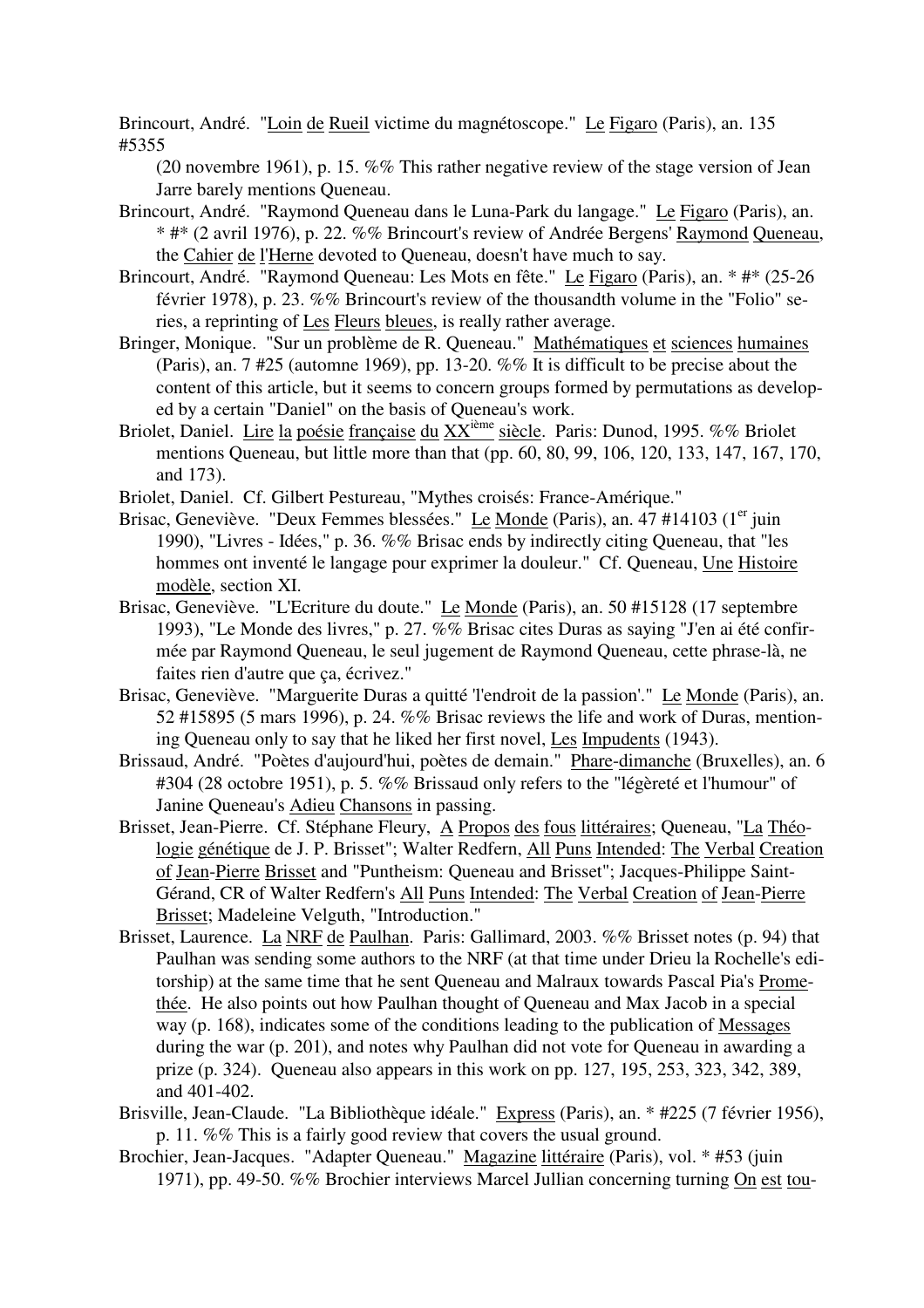jours trop bon avec les femmes into a film. Cf. André S. Labarthe, "Au pied de la lettre"; Queneau, "Barrage contre le Pacifique de René Clément vu par Raymond Queneau, de l'Académie Goncourt," "Du livre au film," "Quand le cinéma paie ses dettes," and "Reflex-ions de Raymond Queneau l'auteur."

- Brochier, Jean-Jacques. L'Aventure des surréalistes: 1914-1940. Paris: Stock, 1977. %% Pages 214-223 look at Queneau's entry into the surrealist group, the whole "Un Cadavre" episode on the death of Anatole France (setting the stage for the later work of the same name in which Queneau included "Dédé"), the opening of the "Bureau de recherches surréalistes," and the beginning of the publication of La Révolution surréaliste. Brochier treats only the Anatole France episode in any depth.
- Brochier, Jean-Jacques. "Fascinant." Magazine littéraire (Paris), vol. \* #269 (septembre 1989), p. 6. %% Brochier reviews the unfinished 53 Jours of Georges Perec and mentions Queneau and Robbe-Grillet in discussing Perec's careful construction.
- Brochier, Jean-Jacques. "Ces Fous qui écrivent." Magazine littéraire (Paris), vol. \* #192 (février 1983), pp. 6-7. %% Brochier nicely describes what constitutes a "fou littéraire" and gives some examples of their words, drawn from the Blavier Fous littéraires which he is reviewing.
- Broderick, Thomas. CR of Barbara Wright's translation of We Always Treat Women Too Well. Review of Contemporary Fiction (Elmwood Park, Illinois), vol. 2 #2 (summer 1982), pp. 168-171. %% It is unusual to find a book review of this depth and interest. Broderick has some insights which, even if they are not new, are at least presented quite tellingly.
- Brodin, Pierre. Présences contemporaines. Vol. I. Paris: Editions Debresse, 1954. %% Pages 333-346 have a very general review of Queneau's work, almost the same as in the 1972 edition.
- Brodin, Pierre. Présences contemporaines. Vol. III. Paris: Editions Debresse, 1957. %% There are some mildly interesting references to Queneau on pp. 198 and 213, but the nine other references are merely passing mentions. None of this was reprinted in the 1972 edition.
- Brodin, Pierre and Dorothy. Présences contemporaines. New York: French & European Publications, 1972. %% Pages 171-183 are almost the same as the 1954 edition, vol. I, pp. 333-346.
- Bromfield, Louis. Cf. Anonymous, Nicole's Guide to Paris.
- Bronne, Carlo. "Faire le point." Le Soir (Bruxelles), an. 70 #129 (9 mai 1956), pp. 1-2. %% Bronne looks at how poorly students were able to grasp world culture, and he refers to L'Encyclopédie de la Pléiade in passing.
- Bronsard, Marie. Cf. Queneau, Zazie dans le métro.
- Brooke-Rose, Christine. "Essence of Queneau." The Observer (London), vol. \* #9159 (29 january 1967), p. 27. %% This review of Barbara Wright's translation of Between Blue and Blue is positive but doesn't have any real analysis to recommend it.
- Brooke-Rose, Christine. "French Fiction: The Long Revolution." The Times (London), vol. \* #57320 (3 august 1968), p. 18. %% Brooke-Rose has a word of praise for Queneau's humor as well as an announcement of Battre la campagne in an essay which didn't require it. The review to which she refers at the end of her article is David Gallagher's "Into the Comic Abyss."
- Brooke-Rose, Christine. Cf. a review of her Amalgamemnon by Ihab Hassan; Tom Boncza-Tomaszewski, "The Texterminator."

de Broqueville, Huguette. "Au commencement était le rire." Temps mêlés #150 + 65/68 (prin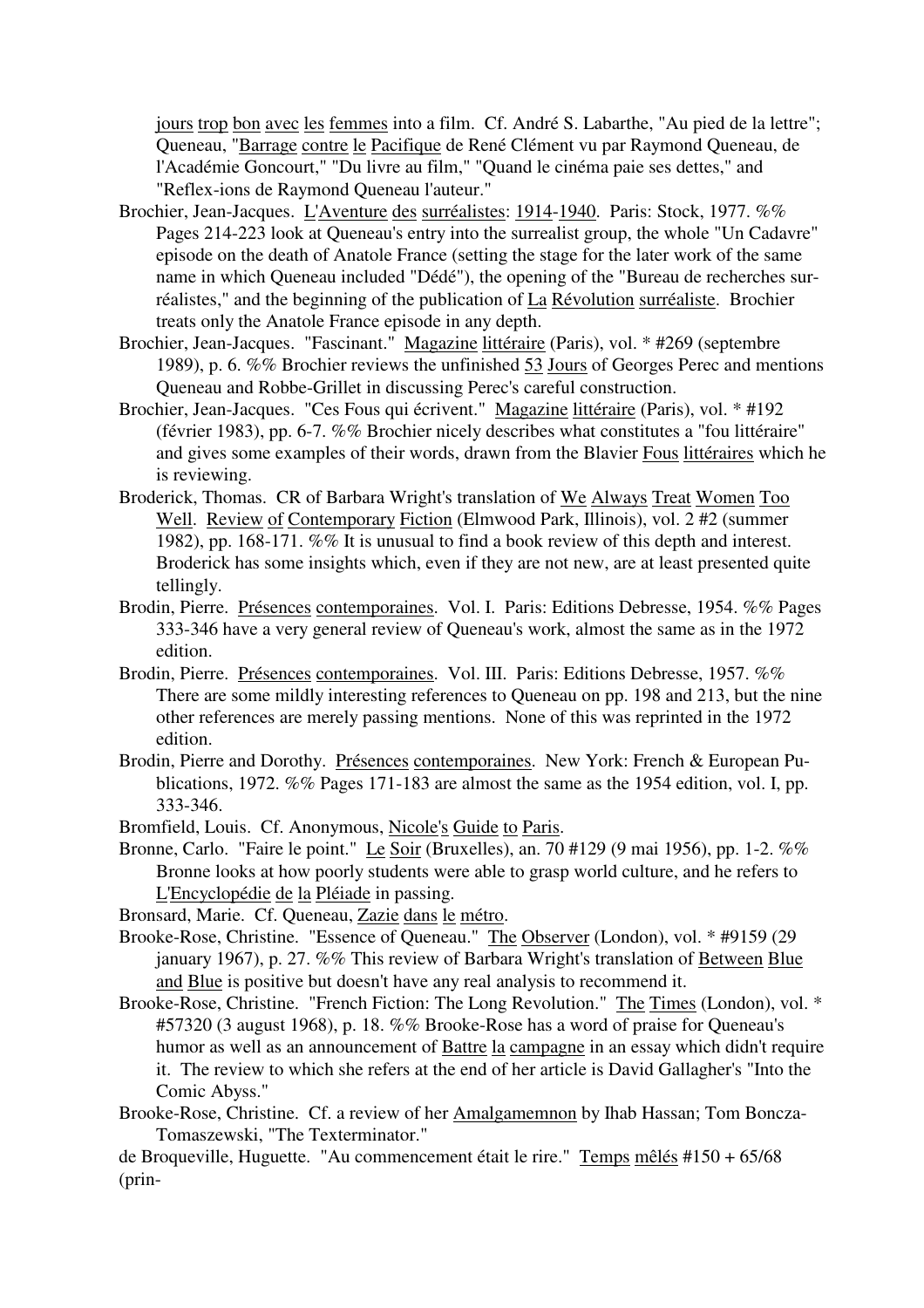temps 1996), pp. 159-169. %% De Broqueville speaks of the geometrical form of the Petite Cosmogonie portative.

de Broqueville, Huguette. L'Etrange volupté de la mathématique littéraire. Bruxelles: Antoine,

1983. %% De Broqueville says (p. 49) that her mathematical/geometrical method of inter-pretation can be applied to Zazie dans le métro.

- de Broqueville, Huguette. "L'Etrange Volupté de la Petite Cosmogonie portative de Raymond Queneau." Temps mêlés #150 + 25/28 (mai 1985), pp. 161-179. %% De Broqueville applies her curious method of interpretation to the structure of Queneau's poem. Cf. Huguette de Broqueville, "Terre coquette, Queneau captif (Petite Cosmogonie portative)."
- de Broqueville, Huguette. "Queneau, Bataille et la transgression." Temps mêlés #150 + 33/36 (juillet 1987), pp. 249-261. %% De Broqueville considers their respective anthropologies, especially in terms of sin and eroticism.
- de Broqueville, Huguette. "Queneau. Watermael-Boisfort. Gare. 16 mars 2003." Amis de Valentin Brû #34-35 (juillet 2004), p. 140. %% De Broqueville describes an exhibition of Robert Kayser's three Cent Mille Milliards de poèmes machines (tour-gyron, mètre-cube, monstre combinatoire). Cf. Jean-Michel Pochet, "Une Petite Gare..."
- de Broqueville, Huguette. "Terre coquette, Queneau captif (Petite Cosmogonie portative)." Amis de Valentin Brû #28-31 (juillet 2003), pp. 164-175. %% De Broqueville stresses some apparently unconscious paths of Queneau's creation involved in the Petite Cosmogonie portative, especially structuration in regard to "morve," "glaviot," "crachat," etc.

de Broqueville, Huguette. Cf. Vincent Malacor, "Queneau au PEN Club."

- Brossard, Chandler. Who Walk in Darkness. Pref. Steven Moore. New York: Herodias, 2000. %% Moore's preface speaks of Queneau's role in almost having this work first published by Gallimard.
- Brosse, Jacques. "Littérature mon cul, ou nous autres intellectuels." Cahiers des saisons (Paris), vol. \* #16 (printemps 1959), p. 74. %% Aside from the title, this has nothing to do with Queneau.
- Brotchie, Alastair. "Raymond Queneau in English." Atlas Anthology (London), vol. \* #2 (\* 1984), pp. 10-11. %% Brotchie lists the major English translations of Queneau's works up to that time, both fiction and poetry.
- Brotchie, Alastair. Cf. Harry Mathews and Alastair Brotchie, ed., Oulipo Compendium; Queneau, "100, 000, 000, 000, 000 Poems."
- Brown, Andrew. "'Un Assez Vague Spinozisme': Flaubert and Spinoza." Modern Language Review (Belfast), vol. 91 #4 (october 1996), pp. 848-865. %% Brown's article relates Spinoza and Flaubert, and he cites a line (p. 863) from Queneau's third Preface to Bouvard et Pécuchet: "Dans La Tentation, le défilé lugubre et malsain des croyances religieuses se termine par une profession de foi spinoziste."

Brown, Andrew. Cf. Carol O'Sullivan, "Deconstruction and Translation Theory: Derrida, Que-

neau, and the (un)Translatable."

- Brown, Charles N., and Scott Winnett. CR of James Sallis's translation of Saint-Glinglin. Locus (Oakland, California), vol. 31 #2 (= #391) (august 1993), p. 47. %% Locus is a science fiction journal, and this review is barely more than a mention of Queneau's novel.
- Brown, Harold I. "Self-reference in Logic and Mulligan Stew." Diogenes (Firenze), vol. \* #118 (summer 1982), pp. 121-142. %% Brown refers to Le Vol d'Icare on p. 136.
- Brown, John, ed. Panorama de la littérature contemporaine aux Etats-Unis. 2 vol. Paris: Gallimard, 1954. %% Brown mentions Queneau's translations in Mesures (vol. I, p. 11) and his acquaintance with Henry Miller (vol. I, p. 133).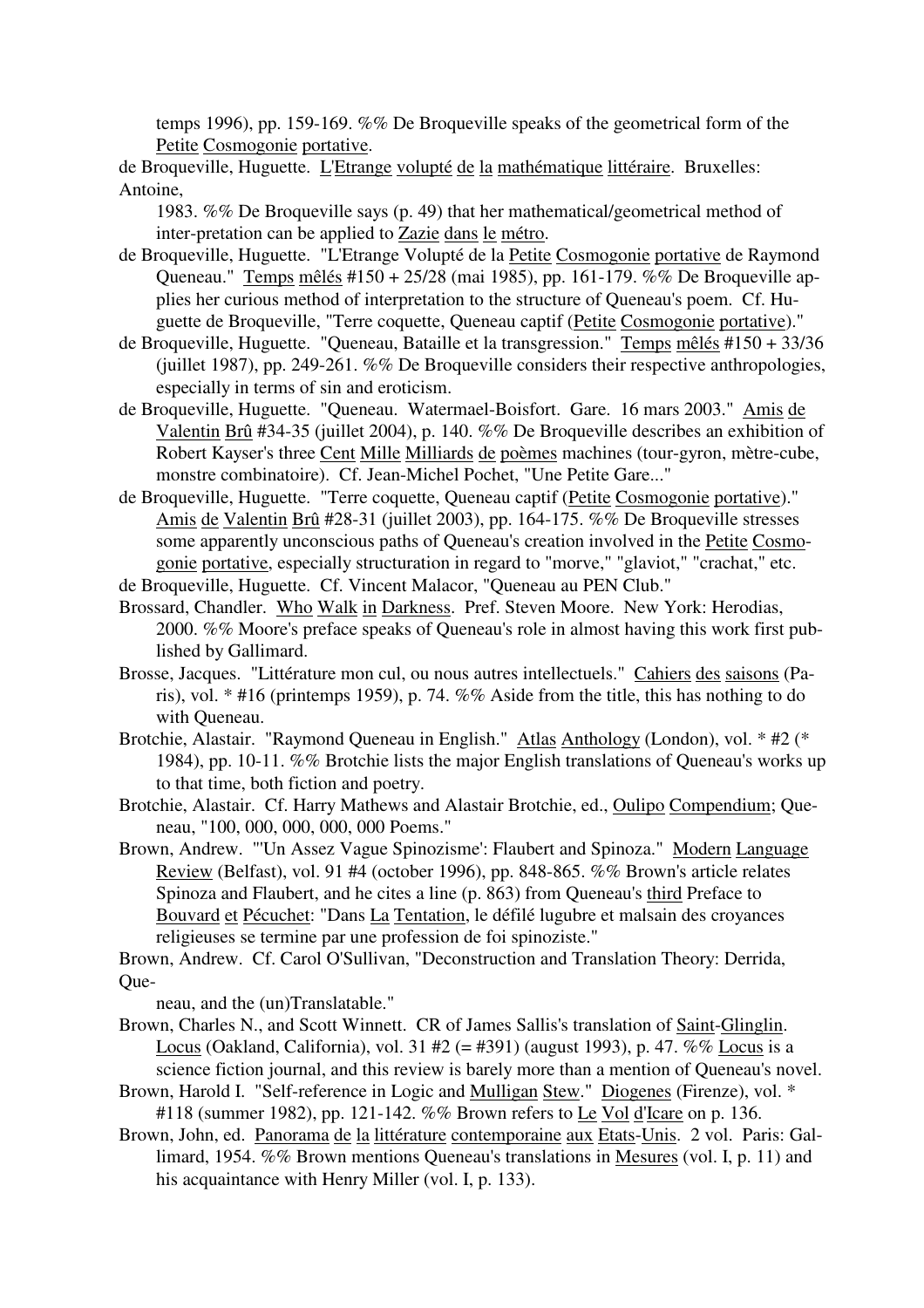- Brown, John L. "Asphalt Arcadia: American Exoticism in French Literature of Between the Wars." American Society Legion of Honor Magazine (New York), vol. 49 #1 (\* 1978), pp. 19-37. %% There is only a slight reference on p. 33 to Queneau's attributes and to his presence among the surrealists.
- Brown, John L. "Brassaï, the Writer." World Literature Today (Norman, Oklahoma), vol. 74 #1 (winter 2000), pp. 37-43. %% Brown mentions (p. 37) how Brassaï used giant photos for the first production of Queneau's "En passant."
- Brown, John L. CR of Queneau's Journaux (1914-1965). World Literature Today (Norman, Oklahoma), vol. 72 #4 (autumn 1998), pp. 798-799. %% Brown carefully lists the various contents of each of the section and the sorts of things which interested Queneau most in each section, but he does not find the work to be very revealing at all of who Queneau was or what his inner life was like.

Brown, John L. "Quindici paragrafi su Queneau." Il Caffè (Roma), vol. 9 #6 (dicembre 1961),

pp. 20-26. %% This has various short comments and evaluations concerning Queneau. Brownell, Sonia. "Some Recent French Books." Horizon (London), vol. 12 #71 (november

- 1945), pp. 355-359. %% This seemingly average review of Loin de Rueil in the original French has a rather good insight.
- Bru, Valenti. "Sally / Zazie i les traduccions." El Païs (Barcelona?), vol. # (16 mars 1986), p. %% "Bru" reviews the originals much more than Pihar Rahola's Catalan translation of Sempre som massa bons amb les dones and Jaume Fuster's translation of Zazie al metro.

Bruckberger, Raymond Léopold. Tu Finiras sur l'échafaud. Paris: Flammarion Livre de Poche,

1978. %% Pages 414-415 include an anecdote concerning Queneau's life at Gallimard and a short poem which Queneau wrote about Bruckberger's female associates there. Cf. Pierre Assouline, Gaston Gallimard: Un Demi-siècle d'édition française, p. 406;

Chérubin, "La Politesse des rois"; Michel Lécureur, Marcel Aymé: Un Honnête Homme; Queneau, "Philosophes et voyous (II)."

- Bruckner, Lainé. Cf. Jacques Bersani, Michel Autrand, Jacques Lecarme, and Bruno Vercier, eds., La Littérature en France depuis 1945, p. 849.
- Bruckner, Pascal. Cf. Jacqueline Piatier, "Pascal Bruckner dans le métro ou un fourieriste qui lit Tintin."
- Bruézière, Maurice. "Raymond Queneau." In his Histoire déscriptive de la littérature contemporaine. Tome I. Paris: Berger-Levrault, 1975, pp. 249-257. %% This is a very general and dull presentation of Queneau's works up to this time.
- Bruimaud, Marc. CR of Pierre David's "Je vous salue Mara!" Lectures de Raymond Queneau (Limoges), vol. \* #1 (décembre 1987), pp. 129-130. %% Bruimaud (almost) offers a tribute to David's detailed comments concerning the Oeuvres complètes de Sally Mara.
- Bruimaud, Marc. "Pauvres Poldèves!" Echo du Centre (Limoges), an. 42 #12430 (8 novembre 1984), p. 5. %% The title is about the only thing which relates this work to Queneau.
- Bruimaud, Marc. Cf. Mary-Lise Billot and Marc Bruimaud, ed., Queneau aujourd'hui and Raymond Queneau encyclopédiste?
- Bruller, Jacqueline. "Queneau." Magazine littéraire (Paris), vol. \* #136-137 (mai 1978), pp. 52-53. %% Bruller offers merely a brief mention of the Bibliothèque nationale exposition.
- Brumoni, Maryse, Dominique Le Guen, and Jacqueline Pujo. "Lire c'est relire avec un projet de lecture." Français aujourd'hui (Paris), vol. \* #90 (juin 1990), pp. 78-80. %% The authors use one of the "exercices de style" as a basic text to propose a methodology for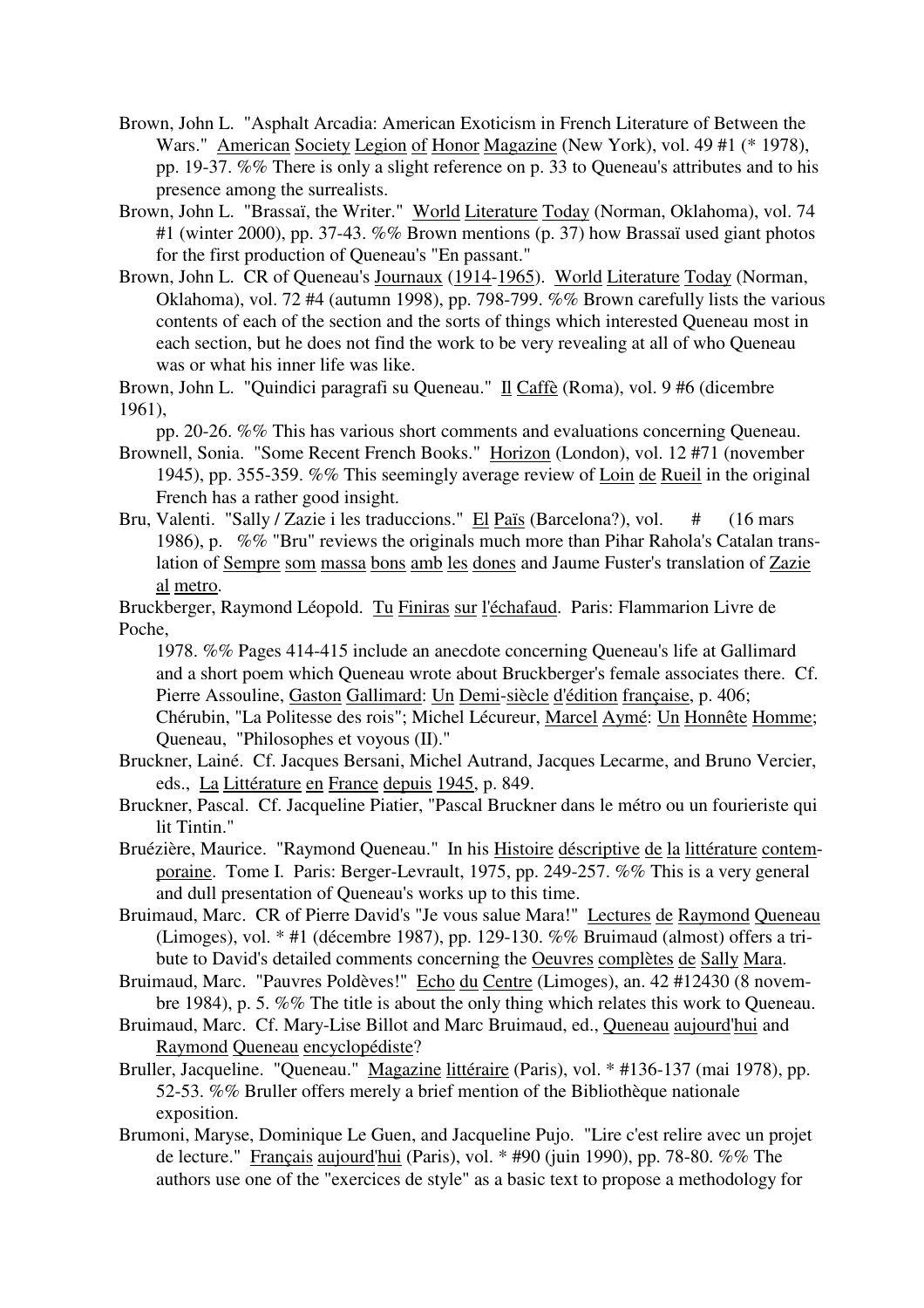teaching reading skills.

- de Brún, Fionntán. "An Francach Gaelach." Comhar (Dublin), vol. 56 #12 (nollaig 1997), pp. 13-15. %% Besides the usual description of Queneau, de Brun gives some idea of Queneau's relationship to Ireland, most notably in On est toujours trop bon avec les femmes and in regard to Maurice O'Sullivan's Twenty Years A-Growing. This is in Gaelic.
- Brun, Jani. "Le Démon des mots." Les Nouvelles littéraires (Paris), an. 50 #2316 (14 février 1972), p. 10. %% Brun interviews Marcel Mouloudji, who says that Queneau had given him some advice about rewriting one of his novels.
- Brun, Marcel. "Avec les fous." Cahiers de la chaumière (Bruxelles), an. 2 #9 (septembre 1957), p. 3. %% Brun makes just a brief reference to Queneau.
- Brunel, Patrick. "Queneau à Carthage." Amis de Valentin Brû #34-35 (juillet 2004), pp. 101- 102. %% Brunel provides a rather general look at the symposium which took place in Tunisia (in Carthage, to be exact) on 11-13 décembre 2003.

Brunel, Patrick. "Le Théâtre en trompe-l'oeil des Temps mêlés." Amis de Valentin Brû #28- 31

(juillet 2003), pp. 227-235.  $\%$  Brunel analyzes fairly carefully just what was going through Queneau's mind when he wrote the third section of Les Temps mêlés. Brunel uses, among other items, Queneau's preparatory notes, Saint-Glinglin, and the prière d'insérer to Saint-Glinglin.

- Brunel, Pierre, and Yvan Daniel. Les Fleurs bleues: Raymond Queneau. Collection "Profil littéraire," #233-234. Paris: Hatier, 1999. %% The authors are forced to write within the limits of the form, a short manual for students who are preparing for the bac, and so are limited to a rather superficial treatment. Their treatment of Queneau's novel, however, is rather deeper than many such manuals and gives a more unified view. Cf. Ursule Becquet, "A Propos des Fleurs bleues"; Astrid Bouygues, "Queneau à l'école."
- Brunel, Pierre. Cf. Claude Debon, "M. D.... ou le bel inconnu"; Arnaud Morillon, "Imaginaire mythique et récit romanesque dans Saint-Glinglin de Raymond Queneau"; Gilbert Pestureau, "Les Modèles anglo-saxons et le renouvellement des styles dans la littérature française (1940-1960)."
- Brunet, Cecil. He apparently took the pseudonym "André Frédérique."
- Brunet, Jean-Paul, and Jeff Tennant. "'Vingt-deux v'là les flics!': L'Apellation du policier dans le français non conventionnel." French Review (Champaign, Illinois), vol. 71 #5 (april 1998), pp. 747-756. %% The authors give various words for the police and matters related to them. On page 749 they cite Queneau's Zazie dans le métro as offering "fligolo" (chapter 12: they say that it is a combining of "flic" with "rigolo" rather than with "gigolo") and "flichiatre" (which I do not believe to be present in Zazie). They do not mention "flicmane" (about 12 appearances between chapter 9 and chapter 16).

Brunius, Jacques-B. CR of Gueule de Pierre. Documents 35 (Bruxelles), an. 3 #2 (avril 1935),

pp. 37-38. %% Brunius wrote a most interesting review.

- Brunius, Jacques-B. "Raymond Queneau: Gueule de Pierre." Amis de Valentin Brû #34 (mai 1986), pp. 52-55.
- Bruno, Philippe. "Les Dix Petits Goncourts." Bulletin de Paris (Paris), an. 7 #112 (1<sup>ier</sup> décembre 1955), p. 15. %% Bruno just gives a few paragraphs of superficial description to each of the current members of the Académie.
- Brunswic, Anne. "Les Jongleurs de mots." LIRE (Paris), vol. \* #207 (décembre 1992), pp. 125-134. %% Brunswic just cites the opening puns of Les Fleurs bleues.
- Bruss, Elizabeth W. "The Game of Literature and Some Literary Games." New Literary History (Baltimore, Maryland), vol. 9 #1 (autumn 1977), pp. 153-172. %% Bruss merely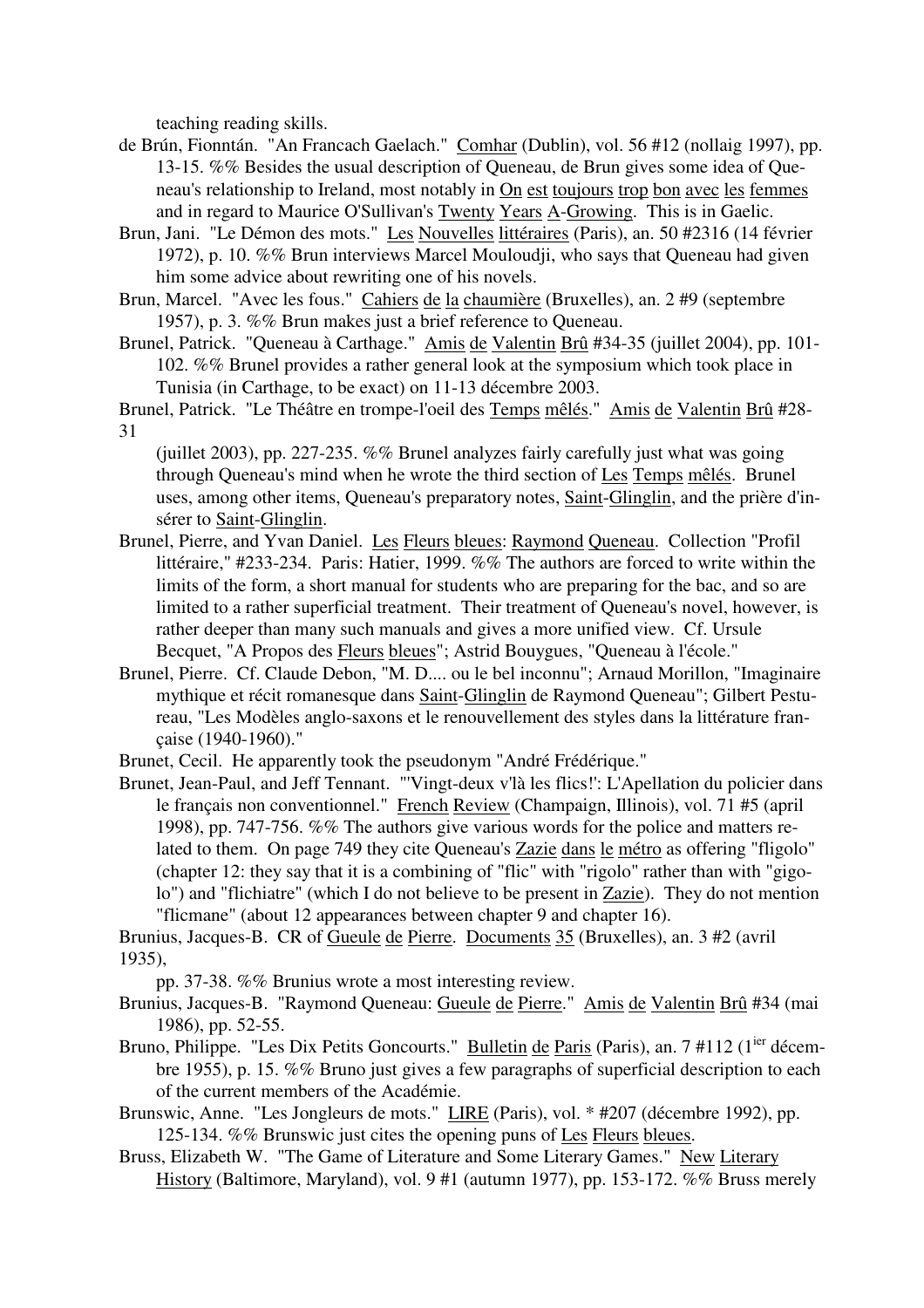has a reference to the opening of Queneau's Flight of Icarus on p. 156.

- Brussell, Samuel. "Rencontres avec Queneau (Paris, hiver 1973 -- automne 1975)." Nouvelle Revue de Paris (Paris), vol. \* #14 (\* 1988), pp. 157-162. %% This is a rather interesting "témoignage."
- Brüstle, Johannes Georg. "Le Français tel qu''on' le parle dans Raymond Queneau: Zazie dans le métro." Mémoire. Director Guntram Plangg. Innsbruck, 1974. %% This is a linguistic analysis rather than a lexicographical one.
- de Bruyn, Olivier. "Queneau par la télé, un bel exercice de style." Libération (Paris), an. \* #4275 (15 février 1995), p. 49. %% De Bruyn describes the television program devoted to Queneau in the "Un Siècle d'écrivains" series of Pierre Dumayet and Robert Bober. Cf. the entries under Robert Bober and Pierre Dumayet.
- Bruyr, Jose. "Raymond Queneau." Disques (Paris), an. 8 #69 (janvier 1955), p. 109. %% Bruyr is most enthusiastic about the Frères Jacques recording of the Exercices de style.
- Bryden, Ronald. "In the Hammock." Listener (London), vol. 90 #2310 (5 july 1973), p. 25. %% Bryden tries to be incisive in this review of Barbara Wright's translation of The Flight of Icarus but misses the mark.
- Bryden, Ronald. "Wild Britain." The Spectator (London), vol. 204 #6886 (17 june 1960), p. 889. %% Bryden reviews Barbara Wright's translation of Zazie in a mixed but essentially negative manner.
- Bryer, David. "Tales That Travel." The Observer (London), an. \* #10409 (14 april 1991), p. 62. %% Bryden rather waffles in his review of Barbara Wright's translation of The Last Days (Atlas Press).
- Buchet, Edmond. Les Auteurs de ma vie ou Ma Vie d'éditeur. Paris: Editions Buchet/Chastel, 1969. %% This book consists of journal entries (more or less) from between 1935 and 1968, with eight mentions of Queneau between 1947 and 1966 (pp. 139, 140, 168, 173, 279, 297, 317, and 325). Most of these are merely anecdotal.
- Buchet, Edmond. Cf. Jean-Claude Lamy, Mac Orlan l'aventurier immobile.
- Bucur, Romulus. Cf. Queneau, Exercitii de stil.
- Buenzod, Emmanuel. "Facéties et propos sérieux de Raymond Queneau." Gazette de Lausanne (Lausanne), an. 154 #11 (13 janvier 1951), p. 7. %% While Buenzod writes primarily and in some depth on Bâtons, chiffres et lettres, he does have a short and quite negative note in regard to La Petite Cosmogonie portative.
- Buenzod, Emmanuel. "Les Grelots de la folie." Gazette de Lausanne (Lausanne), an. 150 #162 (12 juillet 1947), "Gazette littéraire," p. 7. %% Buenzod likes Loin de Rueil but has some reservations about Les Exercices de style.
- Buenzod, Emmanuel. "Manière de Raymond Queneau." Journal de Genève (Genève), vol. \* #92 (19-20 avril 1952), p. 3. %% This review of <u>Dimanche de la vie</u> is a little different.
- Buenzod, Emmanuel. "Le Petit Conservateur du Parnasse." Gazette de Lausanne (Lausanne), an. 159 #59 (10 mars 1956), "Gazette littéraire," p. 14. %% Buenzod writes primarily and in some depth on lists of "the best" anything in art, and he has a rather negative attitude in regard to Pour une bibliothèque idéale.
- Buenzod, Emmanuel. "Raymond Queneau. Un Rude Hiver." Gazette de Lausanne (Lausanne), an. 143 #18 (19 janvier 1940), p. 4. %% Buenzod found himself liking the novel in spite of its tone.
- Buenzod, Emmanuel. "Un Roman, une nouvelle, une lettre." Gazette de Lausanne (Lausanne),

an. 148 #83 (7 avril 1945), pp. 3-4. %% Buenzod's review of Loin de Rueil tries to be profound but doesn't make it.

Buenzod, Emmanuel. "Des Romans." La Gazette de Lausanne (Lausanne), an. 139 #179 (28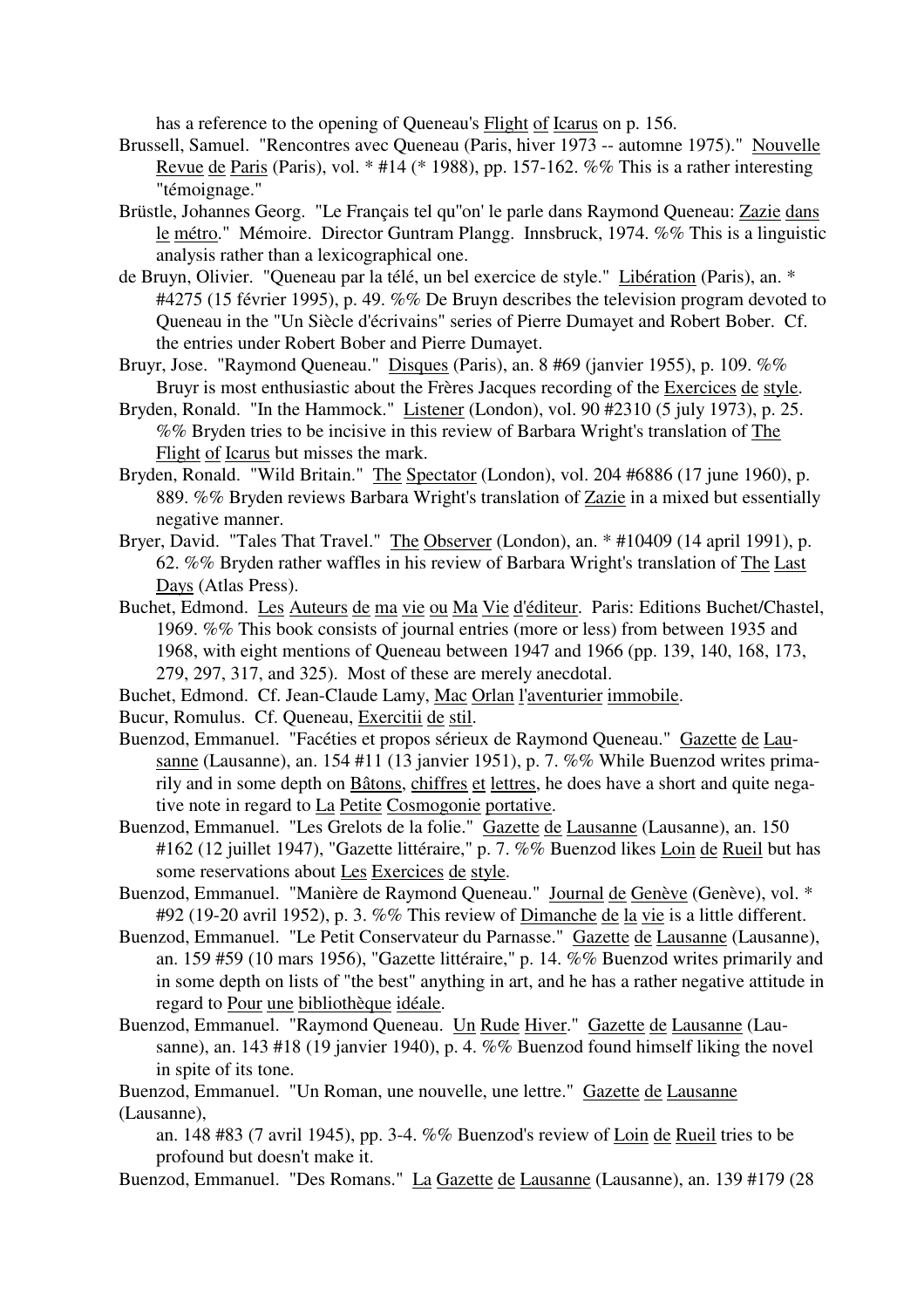juin 1936), p. 1. %% Buenzod finds that Queneau's Les Derniers Jours is merely episodic and has "ni queue ni tête," yet he seems to think that it is a worthwhile novel.

- Buenzod, Emmanuel. "Voyage au pays de Sapience." Gazette de Lausanne (Lausanne), an. 160 #92 (20 avril 1957), "Gazette littéraire," p. 10. %% Buenzod's review of the second volume of the Encyclopédie de la Pléiade is basically positive, but he has almost nothing to say about Queneau.
- Buffard-Moret, Brigitte. Cf. Jérôme Roger, "Raymond Queneau et les béhémoths: La Poésie critique de la poésie."
- Buffard-O'Shea, Nicole. "Convergence textuelle chez Vian et Queneau." In Trois fous du langage: Vian, Queneau, Prévert. Ed. Marc Lapprand. Nancy: Presses universitaires, 1993, pp. 37-43. %% Buffard-O'Shea notes a number of similarities between certain texts of Queneau and Boris Vian.
- Bugeant, Pierre. Cf. Gérard Bialestowski, P'tit Jo vole.
- Bühler, Georges. "Inventaire des 'rama'." Vie et langage (Paris), vol. \* #158 (mai 1965), pp. 276-277. %% This just includes "Queneaurama" in a list.
- Buhler, Jean. "Maîtres du langage." Illustré pour tous (Lausanne), an. \* #25 (22 juin 1967), p. 38. %% Buhler reflects on the origin of the poems in Courir les rues.
- Bullock, Barbara E. "Popular Derivation and Linguistic Inquiry: Les Javanais." French Review (Champaign, Illinois), vol. 70 #2 (december 1996), pp. 180-191. %% Bullock speaks of the nature of "javanais" in its various forms, and she refers to Queneau's "Javanais" "exercice de style" on p. 186. Cf. Christiane Bastard-Gruel, "Loucherbem et largonji"; Marc Plénat, "Lotulenoque sur la lorphologiemique du loucherbem de Layrondmuche Leneauques."
- Bullock, Chris. Cf. Queneau, "Un Poème, c'est bien peu de chose."
- Bunk, Steve. "Science-speak Goes Oulipo." The Scientist (Philadelphia), vol. 17 #1 (13 january 2003), p. 60. %% Bunk whimsically suggests that using S+7 on many abstruse scientific texts would make them clearer...
- Buñuel, Luis. Mon Dernier Soupir. Paris: R. Laffont, 1982. %% Buñuel mentions (p. 265) one unused contribution of Queneau to his film La Mort en ce jardin.
- Buñuel, Luis. My Last Sigh. Trans. Abigail Israel. New York: Knopf, 1983. %% Pages 214- 215 refer to Queneau's work on La Mort en ce jardin. This is not quite the same as the French text.
- Buñuel, Luis. Cf. Jean-Marie Catonné, Queneau; Philippe d'Hugues, "L'Intenable Gageure de Raymond Queneau"; Queneau, Cher Monsieur-Jean-Marie-mon fils: Lettres 1938-1971, pp. 145-155; Jean Queval, "Queneau chez les anars de Dieu plus différents autres souvenirs"; Georges Sadoul, "Cinq Personnages et deux auteurs."
- Buonarroti, Berlinghiero. Cf. Paolo Albani and Berlinghiero Buonarroti, Dictionnaire des langues imaginaires; Paolo Albani and Paolo della Bella, Forse Queneau: Enciclopedia delle scienze anomale.
- Burch, Noel. "Four Recent French Documentaries." Film Quarterly (Berkeley, California), vol. 13 #1 (fall 1959), pp. 56-61. %% Burch gives a fairly interesting look at Le Chant du styrène.
- Bureau, Patrick. "Un Entretien avec Alain Resnais à propos de 'Je t'aime, je t'aime' et d'un cinéma adulte." Les Lettres françaises (Paris), an. \* #1232 (2 mai 1968), pp. 18-19 and 21. %% At one point (p. 21) Renais reflects on the worth of using one art in conjunction with another and refers quite specifically to Queneau's use of mathematics in Le Chiendent.

Burgelin, Claude. "Esthétique et éthique de l'Oulipo." Magazine littéraire (Paris), vol. \* #398 (mai 2001), pp. 36-39. %% Burgelin reflects on the aims and philosophy of the Oulipo.

Burgelin, Claude. Cf. Jacques Bens et al., "La Cantatrice sauve"; Jean-Pierre Longre, "A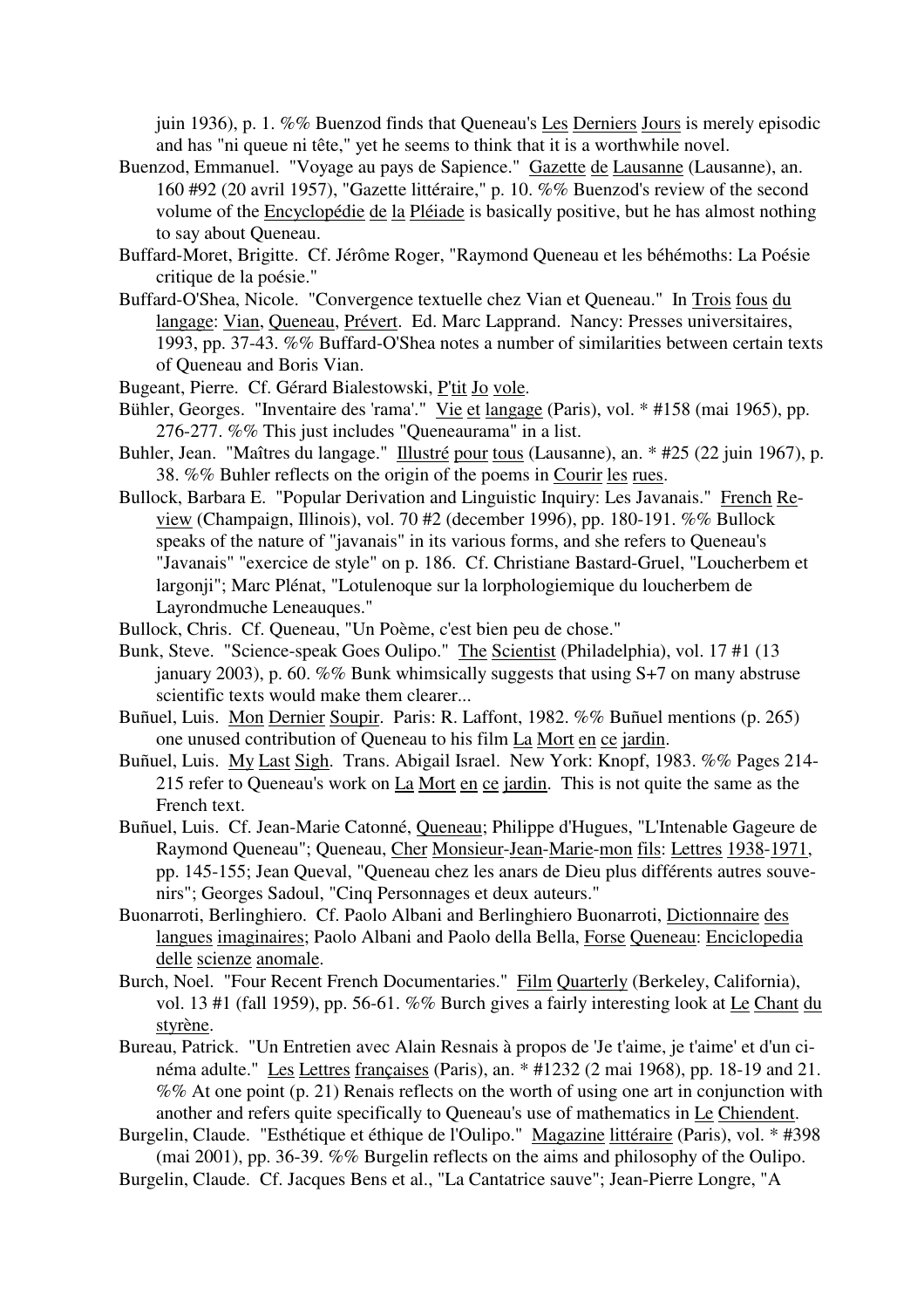Lyon,

Queneau court les rues."

- Burgos, Jean. "Une Nuit d'Idumée façon Queneau." Cahiers Raymond Queneau #26-27 (20 juin 1993), pp. 49-63. %% Burgos closely examines L'Instant fatal: "L'aube évapore le nouveau-né..." It would be interesting to compare this with Mallarmé's "Don du poëme."
- Burgos, Jean. Cf. Claude Debon, "M. D.... ou le bel inconnu."
- Burguet, Frantz-André. "Une Science du langage." Arts (Paris), vol. \* #982 (25 novembre 1964), p. 8. %% Burguet states: "Certaines phrases de Zazie dans le métro pouvaient ainsi être inexplorables quoique anodines en apparence, précisément parce que toute envie de les explorer nous abandonnait: seule restait cette stupeur d'avoir été mystifié au vol, et comme par hasard."
- Burguet, Frantz-André. "La Synagogue des iconoclastes." Magazine littéraire (Paris), vol. \* #133 (février 1978), p. 41. %% Burguet only cites at some length sentences from Queneau's "Présentation" (Bizarre).
- Buridan. "Raymond Queneau de l'Académie Goncourt." Essor du Congo (Elisabethville, Belgian Congo), an. 24 #8317 (28 mars 1951), p. 3. %% This concerns Queneau's election to the Académie Goncourt.
- Buridan. "Raymond Queneau et le langage." La Wallonie (Liège), an. 29 #210 (7 septembre 1948), p. 6. %% Buridan gives a popular and approving glance at Queneau's ideas. The Queneau article referred to is "On cause."
- Buridan. "Raymond Queneau et le langage." Essor du Congo (Elisabethville, Belgian Congo), an. 21 #7600 (30 octobre 1948), p. 7.
- Buridan. "Raymond Queneau et le langage." L'Echo du Kivu (Costermansville, Belgian Congo), an.  $\#$  (11 février 1949), p. . %% This is the same as the "Essor du Congo" article of the same name.
- Buridan. This was apparently the pseudonym of G. Hendrix: cf. Hillen, entries 284 and 285.
- Burlington, Norman. Cf. Queneau, Zazie dans le métro (Olympia Press edition).
- Burmann, Gottlob. Cf. Ben MacIntyre, "The Sweet Joys of Writing While Wearing a Literary Ball and Chain."
- Burmeister, Dr. Brigitte. "Queneau, Raymond." In Lexikon der fransösischen Literatur. Ed. Manfred Naumann. Leipzig: VEB Bibliographisches Institut, 1987, pp. 348-349.
- Burnett, David. Cf. Queneau, "Frailties."
- Burnett, Ivy Compton. Cf. Queneau, "Ivy Compton Burnett."
- Burnier, Michel-Antoine. "De Zazie à Queneau." L'Evénement (Bruxelles), an. \* #27 (avril 1968), pp. 22-25. %% This is a wide-ranging interview with a few interesting comments. This is the same as the text of Emmanuel d'Astier, "Raymond Queneau, l'écriture, mars 1968," an interview by d'Astier with an introduction by Burnier.
- Burnier, Michel-Antoine, and F. Barré. "Histoire de Queneau." L'Evénement (Bruxelles), an. \* #27 (avril 1968), p. 28. %% This is a short and general biography of Queneau.
- Burrell, Paul B. Cf. Jacques Dubois, Francis Edeline, Jean Marie Klinkenberg, Philippe Minguet, François Pire, and Hadelin Trinon, A General Rhetoric.
- Bursey, Jeff. CR of We Always Treat Women Too Well and Witch Grass. Review of Contemporary Fiction (Elmwood Park, Illinois), vol. 23 #3 (fall 2003), pp. 124-125. %% Bursey gives a sympathetic and intelligent review to these two translations.
- Burton-Page, Piers. Letter. Times Literary Supplement (London), vol. \* #4456 (26 august 1988), p. 931. %% Burton-Page corrects Michael Sheringham: John Lehmann had published Julian MacLaren-Ross's translation of Pierrot mon ami into English in 1950, so Bar-bara Wright's translation is not the first. Cf. Michael Sheringham, "Discreetly Tangen-tial."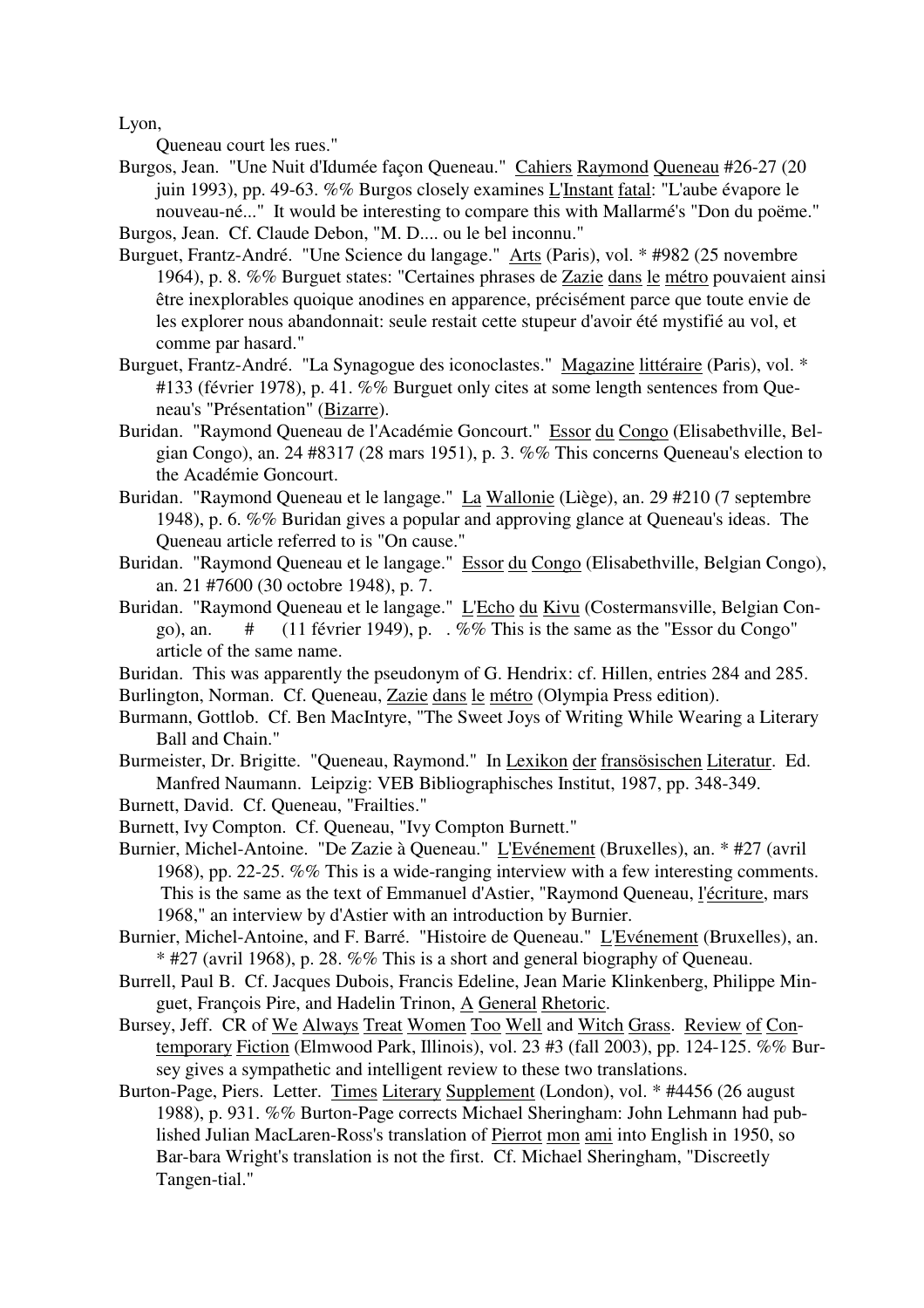- Busch, Günther. "Literarischer Putsch gegen die Literatur." Merkur (Stuttgart), vol. 15 #6 (juin 1961), pp. 590-594. %% This is a general article which concentrates somewhat on Queneau's language and on Zazie dans le métro. Cf. Gerhard Dörr, "Queneau en Allemagne."
- Buschmann, Annemarie. "Das Labyrinth, in dem wir uns verlieren." Saarbrucker Zeitung (Saarbrucken), vol. # (25 februar 1961), p. %% in re Zazie dans le métro. Cf. Gerhard Dörr, "Queneau en Allemagne."
- Bush, Peter. Cf. Juan Goytisolo, Forbidden Territory and Realms of Strife.
- Buss, Robin. "Guides to the Labyrinth." Times Educational Supplement (London), an. \* #3412 (20 november 1981), p. 27. %% Buss gives a rather negative review of Walter Redfern's Queneau: Zazie dans le métro among seven other works of and on French literature.
- Buss, Robin. "Literary Gamesmanship." Times Educational Supplement (London), an. \* #3536 (6 april 1984), p. 28. %% Buss gives a glance at We Always Treat Women Too Well and Zazie in the Metro in Barbara Wright's translations.
- Buss, Robin. "Mines for Translators." Times Literary Supplement (London), vol. \* #4739 (28 january 1994), p. 21. %% Buss's review of the James Sallis translation of Saint-Glinglin looks much more at the (mediocre) quality of the translation than at the original novel.
- Busset, J. "Mercredi, paraîtra le premier volume de la nouvelle encyclopédie dirigée par R. Queneau." Le Havre (Le Havre), an. \* #2061 (14 février 1956), p. 3. %% Busset is rather general and gives some space to the Le Havre connection.
- Bussy, Christian. "Interview avec Raymond Queneau." Temps mêlés #134 (mai 1975), no pages. %% This is basically on the surrealist painter Félix Labisse.
- Butor, Michel. Cf. Jean Benoît, "Les Dix sont satisfaits, mais Giono déclare à Combat 'Le Goncourt n'est pas une loterie'"; Claude Bonnefoy, "Exercices de style avec Queneau"; Isi-dore Isou, "Les Pompiers du nouveau roman II"; Daiana Dula-Manoury, "Le Rêve dans la littérature française du XXième siècle: Queneau, Perec, Butor, Blanchot"; Queneau, Entre- tiens avec Georges Charbonnier, pp. 48, 51, and 57; Jean Queval, "Quelques Opinions littéraires de Raymond Queneau"; Sylvain Zegel, "Butor et Saporta écrivent le roman-à-lire-dans-tous-les-sens."
- Butranowicz, Vladimir, and Pierre-François David. "Queneau et le sport, Part aux dits." Temps mêlés #150 + 33/36 (juillet 1987), pp. 362-373. %% This is a conversation concerning Queneau and sports in his works.
- Butureanu, Silvia. "Découvrir Raymond Queneau." Analele tiin ifice ale Universita ii Iasi (Iasi [Jassy], Romania). Sectiunea IIIf. Stiinte sociale (Serie C): Limba si literatura, vol. 26 #\* (\* 1980), pp. 79-83. %% This is just a rather general article.
- van Buuren, Maartin. Cf. Arie van den Akker, "Het Personage in de Oulipo-romans."
- C. "Collection 'Le Livre plastic.'" Paru (Paris / Monaco), an. 9 #57 (janvier 1950), p. 83. %% The author barely mentions the publication of the 1948 "Livre plastic" edition of Un Rude Hiver.
- C., A. "Pierrot mon ami de Raymond Queneau." Le Mot d'ordre (Marseille), an. \* #772 (12 décembre 1942), p. 2. %% The author gives a very thoughtful review, much better than the usual.
- C., C. "Exercices de style par Raymond Queneau." Une Semaine dans le monde (Paris), an. 2 #55 (31 mai 1947), p. 12. %% The author (Claudine Chonez?) has very high praise for this work and sees further into what it is doing than almost all the other commentators.
- C., D. "L'Autre Queneau à Verviers." Le Soir (Bruxelles), an. 103 #219 (20 septembre 1989), p. 12. %% The author reviews some of the history of the CDRQ before getting to the point, an announcement of the exposition of some of Queneau's artworks. Cf. Anony-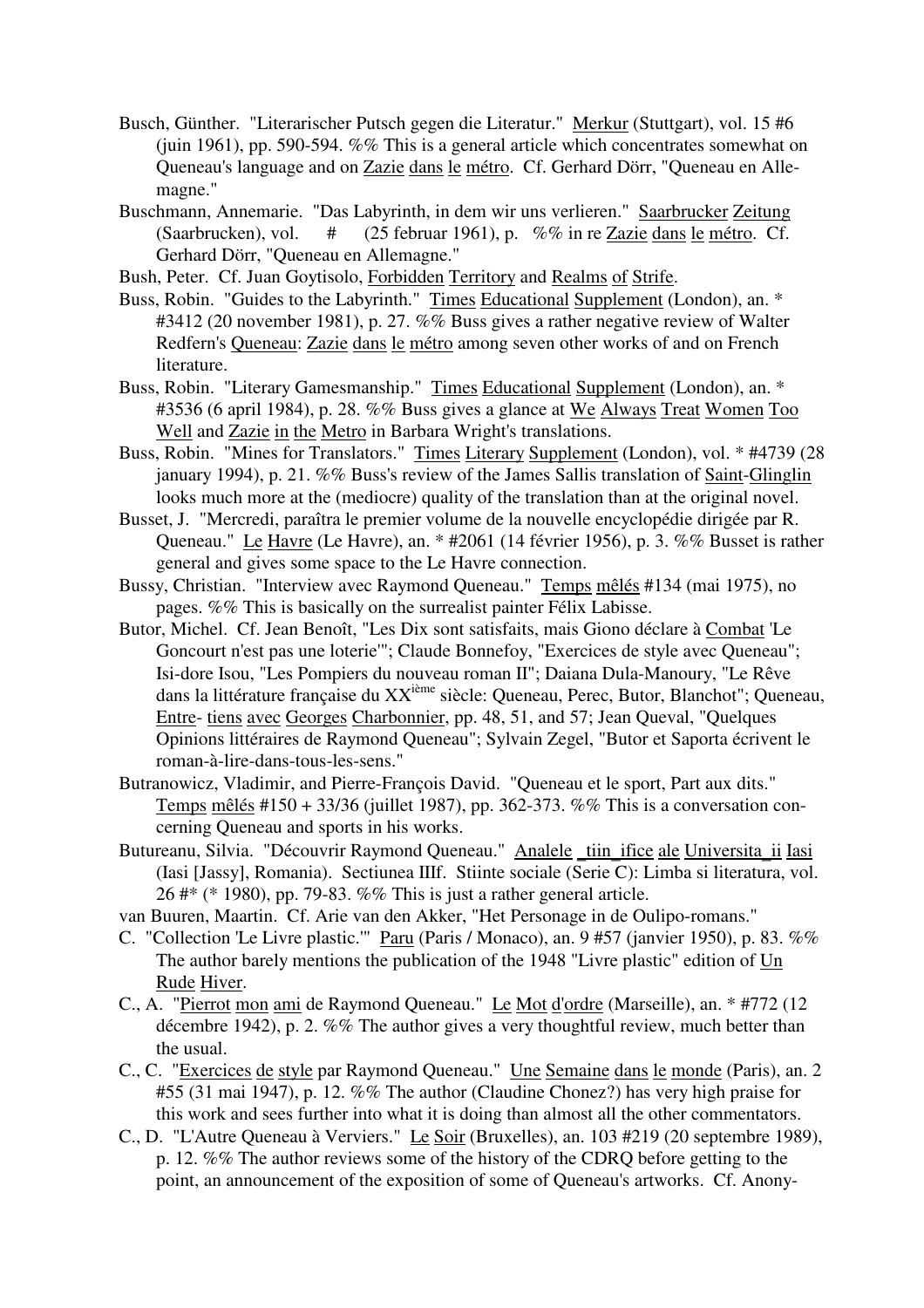mous, "Queneau Gouache: Une Exposition à Verviers" and "Verviers: Exposition 'Queneau Gouache,' du 16 au 30 septembre."

- C., D. "Découvrir à Verviers le Paris de Queneau." Le Soir (Bruxelles), an. 102 #176 (29 juillet 1988), p. 9. %% The author describes not only the "Regards sur Paris" exhibition but also some of the activities connected to it.
- C., D. "'Francolivres,' le salon des éditeurs régionaux élit domicile à Verviers." Le Soir (Bruxelles), an. 103  $\#$  (c. 25-27 mars 1989), p.  $\therefore$  %% The author just barely mentions the presence of Suzanne Bagoly's oulipian workshop at the book fair. This does not seem to be in the Bruxelles edition. Cf. Anonymous, "A Francolivres 89, les visiteurs pourront jouer avec les mots" and "Francolivres à Verviers: Un Atelier d'écriture avec Suzanne Bagoly."
- C., D. "Verviers: Le 'Fonds Queneau' survivra-t-il au départ de son 'père,' André Blavier?" Le Soir (Bruxelles), an. 101 #267 (16 novembre 1987), p. 8. %% This article reviews the history of the Verviers CDRQ and does what it can to encourage dissension.
- C., D. "Verviers, véritable temple de Raymond Queneau, accueillera deux cents exégètes." Le Soir (Bruxelles), an. 98 #200 (28 août 1984), p. 6. %% The author gives a buildup for the coming Queneau symposium, with a commentary on Queneau's work, a mention of Blavier's importance, a list of the most prominent guests, and a schedule, which included a play based on Blavier's Fous littéraires.
- C., G. "A la première 'Fête du Livre' de Limoges: Un Colloque sur Raymond Queneau romancier." Le Monde (Paris), an. 41 #12157 (26 février 1984), p. 11. %% The author (Georges-Emmanuel Clancier?) announces and describes the coming Queneau symposium in Limoges.
- C., I. CR of Pierrot amico mio. L'Unità (Torino), an. # (1 giugno 1947), p. %% The author merely describes Queneau's novel without evaluating it.
- C., J. "Souhaits de bonne route..." Le Progrès (Lyon), an. 93 #32416 (13 mai 1952), p. 5. %% The author indicates that Queneau had visited Lyon and talked to the group of young writers who had founded Lance-flammes, one of whom was Pierre David.
- C., L. "Verviers, capitale de Queneau." La Meuse (Verviers), an. 134 #268 (18 novembre 1989), pp. 1 and 10. %% The author announces the ceremony held in Verviers to introduce the first volume of Queneau's complete works in the Pléiade edition, citing Robert Gallimard's comments at some length.
- Caballé, Montserrat. Cf. Jacques Bens et al., "La Cantatrice sauve."
- Cabanat, Anne-Marie. "La Poétique de l'espace dans Courir les rues de Raymond Queneau." Mémoire de maîtrise. Directeur Maurice Roelens. Perpignan: Université de Perpignan, 1979. %% This is just about what the title indicates, with a concentration on the city of Paris.
- Cabanis, José. "Queneau." In Plaisir et lectures, II. Paris: Gallimard, 1968, pp. 208-211. %% This is theoretically on Entretiens avec Georges Charbonnier. It is the same as his article in Preuves, except for the ending.
- Cabanis, José. "Queneau en liberté." Preuves (Paris), vol. \* #144 (février 1963), pp. 86-87. %% This is the same as his article in Plaisir et lectures, except for the ending.
- Cabanne, Pierre. Le Siècle de Picasso. Vol. II (La Guerre. Le parti. La gloire. L'homme seul. 1937-1973). Paris: Denoël, 1975. %% This has a mention (pp. 99 and 103) of the first presentation of Pablo Picasso's "Le Désir attrapé par la queue."
- Cabeen, David Clark. Cf. Vivian Kogan, "Raymond Queneau."
- Cabioc'h, Serge. Cf. Pierre Lachasse, "Une Histoire modèle: Queneau lecteur de Gide."
- Cabrera Infante, Guillermo. Exorcismos de esti(l)o. Barcelona: Seix Barral, 1976. %% This work is indirectly a homage to Queneau because of the title but also because it is done as